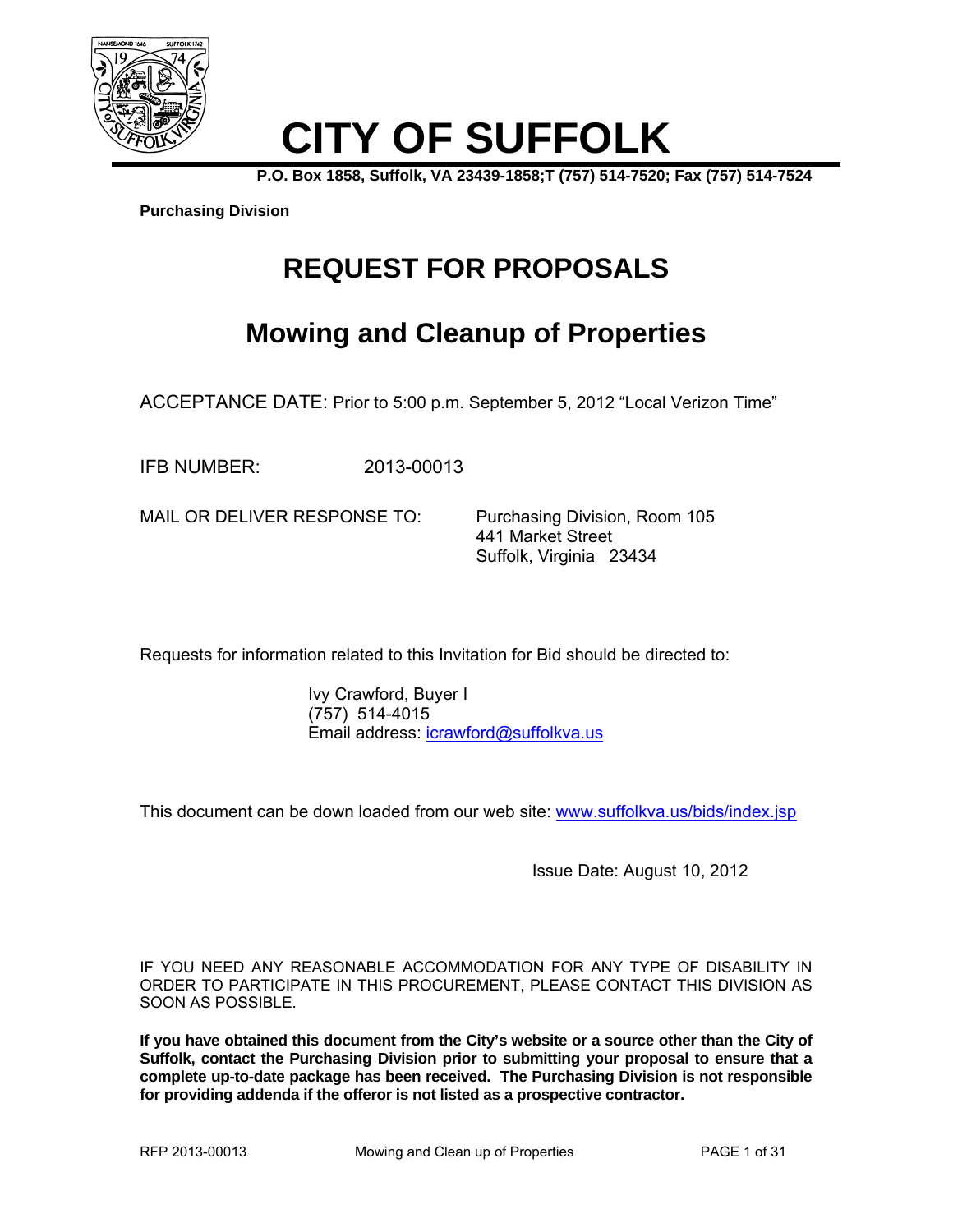#### **SECTION/TITLE**

| 1.0                                                   |  |  |  |
|-------------------------------------------------------|--|--|--|
| 2.0                                                   |  |  |  |
| 3.0                                                   |  |  |  |
| 4.0                                                   |  |  |  |
| 5.0                                                   |  |  |  |
| 6.0                                                   |  |  |  |
| 7.0                                                   |  |  |  |
| 8.0                                                   |  |  |  |
| 9.0                                                   |  |  |  |
|                                                       |  |  |  |
|                                                       |  |  |  |
| PROPRIETARY/CONFIDENTIAL INFORMATION IDENTIFICATION24 |  |  |  |
|                                                       |  |  |  |
|                                                       |  |  |  |
| SAMPLE FEE PROPOSAL Error! Bookmark not defined.      |  |  |  |
|                                                       |  |  |  |
|                                                       |  |  |  |
|                                                       |  |  |  |

Prepared By: <u>Ivy Crawford, VCA</u> Date: August 10, 2012<br>Buyer I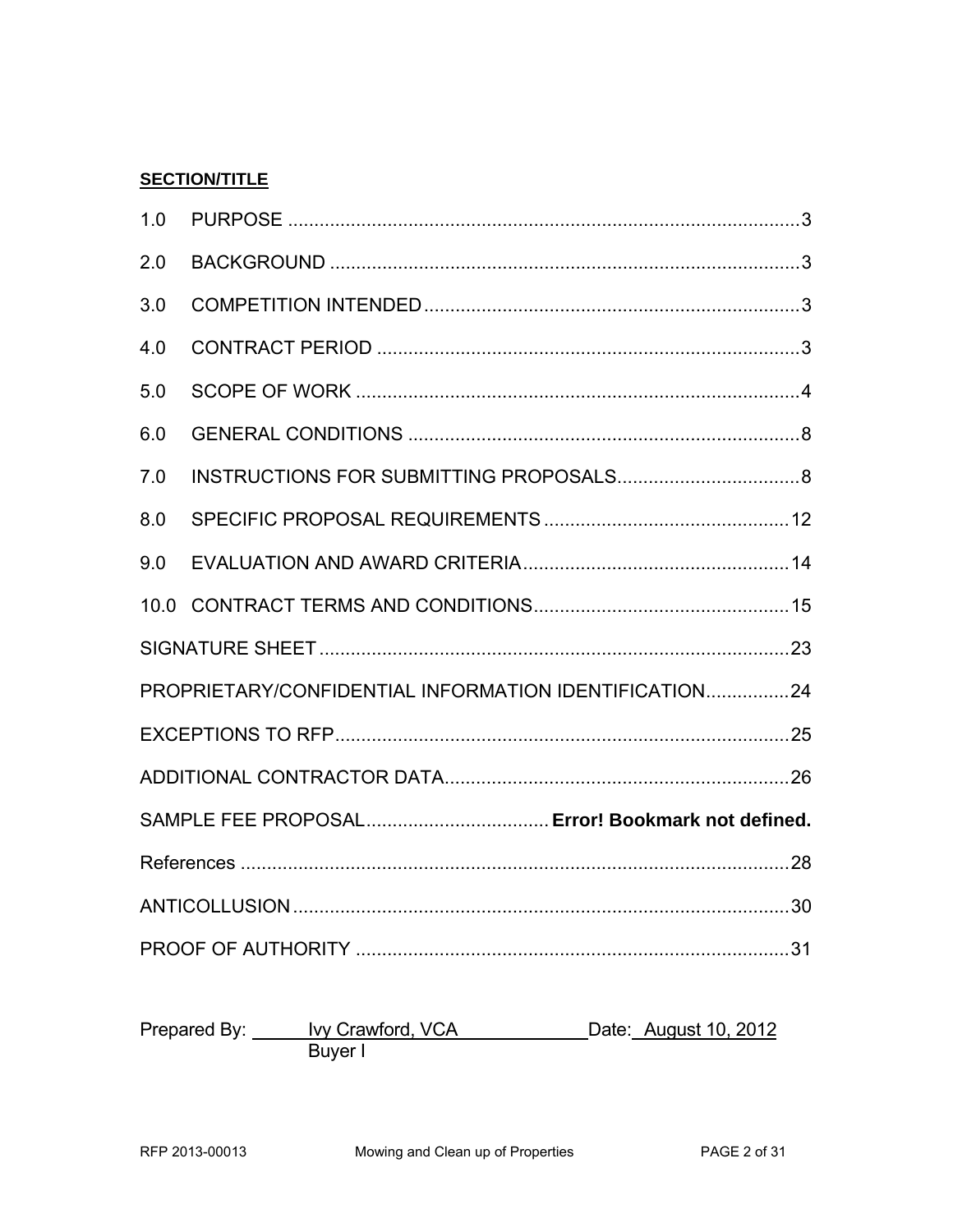#### **1.0 PURPOSE**

 The City of Suffolk is for a fully qualified landscape and/or lawn maintenance firm to provide all labor, transportation, equipment, permits and fees required to mow grass and cleanup designated properties within the City on an as needed basis for the Department of Planning and Community Development Division due to violations of Section 34-110(b) and Section 34-109 (a) of the City of Suffolk and/or the Uniform Statewide Building Code. Other cutting/cleanup requirements are subject to competitive procedures. Work shall be in accordance with all specifications, terms, and conditions herein.

#### **2.0 BACKGROUND**

 The City of Suffolk has bid out our needs for grass mowing services, but over the past few years our needs have grown, our budgets have become limited and our requirements for services have changed. The RFP is divided into sections and each section should be read and completed. The entire package to be returned to the City of Suffolk Purchasing Division should include, Signature Sheet, Proprietary/Confidential Information Identification, Exceptions to RFP, Additional Contractor Data, References, your pricing or fee schedule based on boroughs, and the Anti- collusion/Nondiscrimination/Drug Free Workplace Clauses.

#### **3.0 COMPETITION INTENDED**

 It is the City's intent that this Invitation for Bid (IFB) permits competition. It shall be the bidder's responsibility to advise the Purchasing Agent in writing if any language, requirement, specification, etc., or any combination thereof, inadvertently restricts or limits the requirements stated in this IFB to a single source. Such notification must be received by the Purchasing Agent not later than five (5) days prior to the date set for bids to close.

#### **4.0 CONTRACT PERIOD**

 The contract shall cover the period from date of executed contract through August 31, 2013.

 This contract may be renewed based on the terms and conditions at the expiration of its term by mutual agreement of the contractor and the City. The City reserves the option to renew this agreement for two (2) additional one-year periods.

Notice of intent to renew will be given to the Contractor in writing by the City, normally sixty (60) days before the expiration date of the current contract.

Initial rates and subsequent renewal rates must be guaranteed for a minimum of twelve (12) months. Any increase in rates shall be limited to the lesser of the Consumer Price Index for all Urban Consumers (CPI-U) – Other Goods and Services (unadjusted for the current 12 month period) or 3%. The City does not guarantee any rate increase.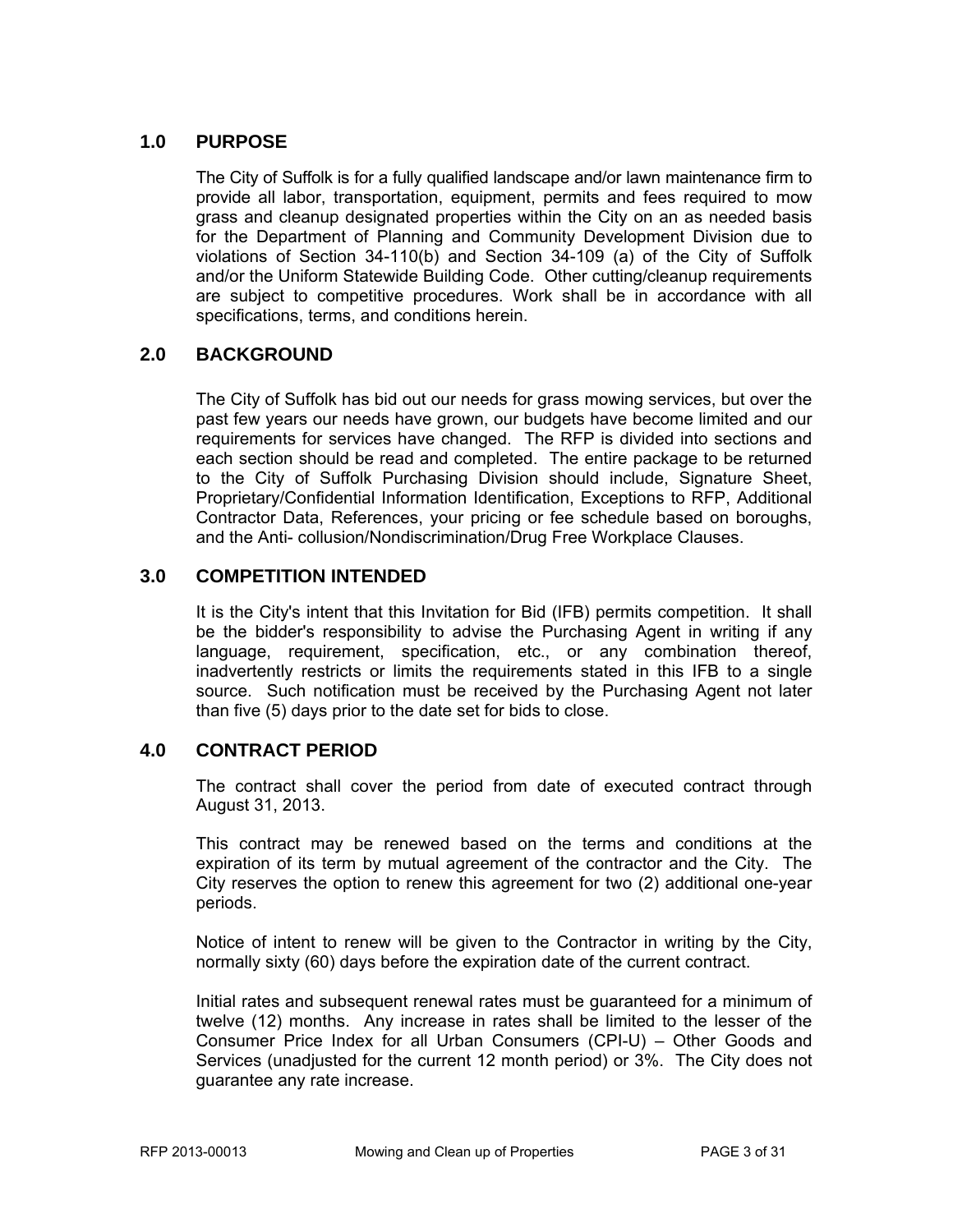#### **5.0 SCOPE OF WORK**

- 5.1 The Contractor shall provide all labor, tools and equipment to cut all grass and weeds and trim around houses and other permanent obstructions within the boundaries of the property, remove any saplings or undergrowth, and remove all debris and trash from various sites as assigned by the City of Suffolk Department of Planning and Community Development Division. All weeds, underbrush, and trees 3" or less in diameter shall be cut flush to the ground or as close to flush as possible in relation to the terrain of the site. Removal of trees larger than 3" diameter will be bid or priced separately. Any shrubs not removed (or located around houses or structures, etc.) shall be trimmed. Burning of structures or other debris on site is strictly prohibited.
	- a. All cut trees, excessive vegetation, litter, trash and debris shall be removed from the site to a proper disposal site; the abutting curb sides and sidewalks shall be cleared of grass clippings.
	- b. The majority of lots located in residential districts shall be rough cut with a bush hog unless otherwise specified by the inspector. If requested (and only if requested), the Contractor may be asked to follow the rough cut with a finished cut. (See definitions of "rough" and "finished" cut on Page 6.) Under no circumstances shall any trash, litter, debris or bulk refuse be left at contracted site(s) to be removed by the City.
	- c. All materials and other trash and debris on the site shall become the property of the contractor upon removal from the work site. The Contractor shall be responsible for removing up to 500 pounds of litter and debris on all sites. Trash and debris removed from all job sites shall be disposed of at the Regional Landfill or other approved disposal site. Dumping at the disposal will be free (with the exception of tires); Contractor will be required to abide by all rules and regulations regarding hazardous wastes, construction materials, etc. as determined by the Regional Landfill. Contractor will be responsible for notifying the Department of Public Works at least 48 hours in advance of disposal. Name, description of vehicle, and license number must be provided.
	- d. Removal of debris weighting over 500 pounds will be priced separately. The weight of debris will be established by the weight ticket issued by the Regional Landfill. Should it be determined that the weight submitted on the billing was generated from a source other than the address specified on the work order, the entire bill shall be void, and the contract shall be immediately terminated.
	- e. Contractor shall pick up work orders from the Department of Planning and Community Development Division within two (2) working days after notification by the Department. If Contractor requests work orders to be faxed, acknowledgment of receipt of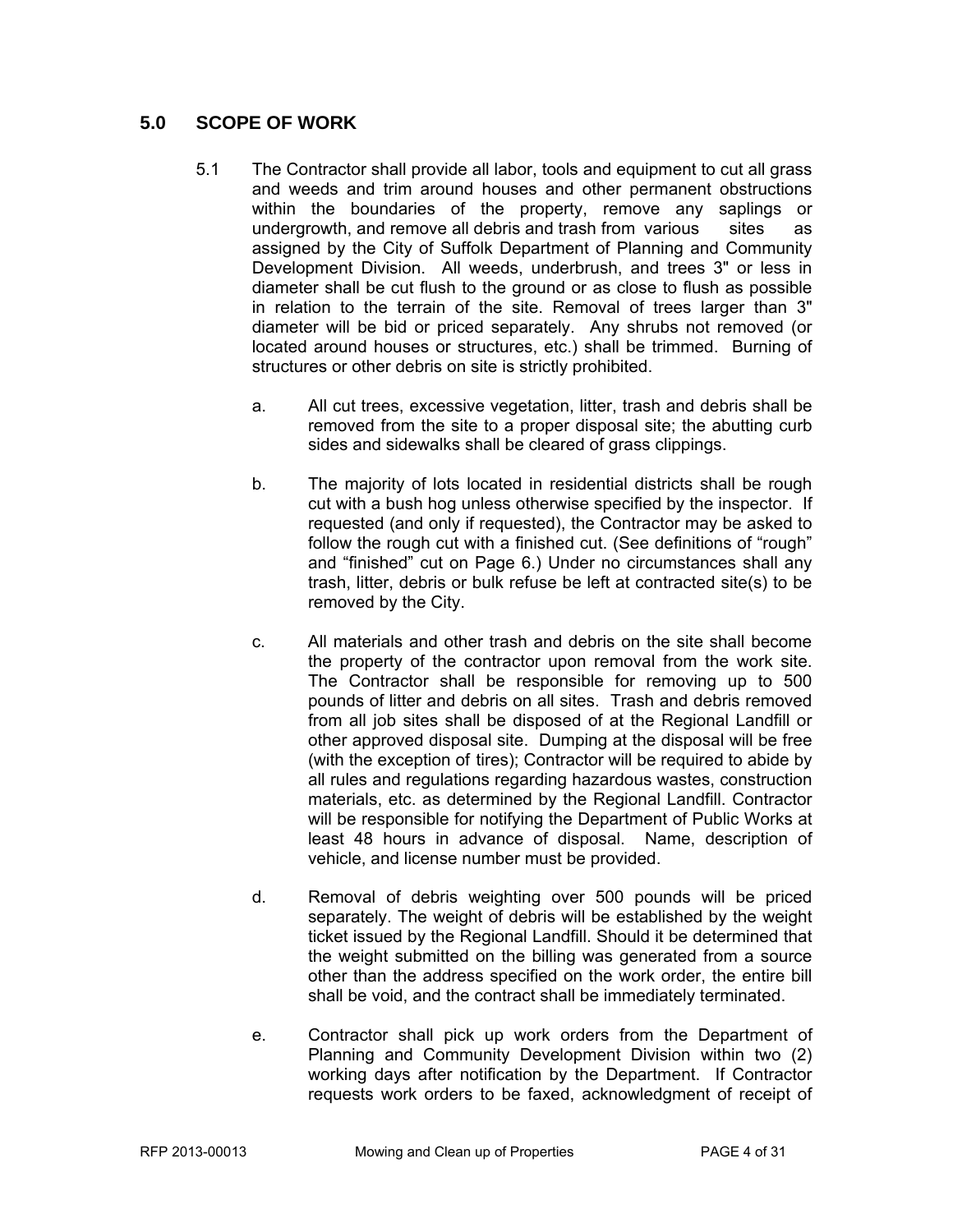fax must be made to the inspector within two (2) working days. Failure to pick up work orders or acknowledge a fax within two (2) working days will result in the termination of the work order.

- f. All work must be completed and work orders turned into the office within seven (7) calendar days from the issued date on the work order. Extensions of this provision in the event of inclement weather delay or other extenuating circumstances shall only be granted by the Department if requested by a Contractor before the end of the seven (7) calendar days. Failure to meet these deadlines will terminate the work order and may result in nonpayment. The City's inspector must approve all work prior to payment being initiated.
- g. *"HIGH PRIORITY" JOBS*: On occasion, the Department of Planning and Community Development Division will have "high priority" jobs assigned to them by the City Manager's Office. High priority work must be completed within three (3) calendar days once the work has been assigned, and work orders must be turned into the office within seven (7) calendar days.
- h. In the event that the Contractor is unable to perform the work in the required time frame, whether under normal circumstances or as a high priority item, the City reserves the right to secure services from the second lowest bidder, or if the second lowest bidder is unable to perform the work, from a contractor selected by the Department of Planning and Community Development Division.
- i. Once the Contractor responds to a work order and discovers that the work has been completed by the owner or someone else, the work order shall be returned to the Department stating that this has occurred. The City will pay the Contractor a fee of \$25.00 for time spent going to the site.
- j. Should the City be required to stop work, the contractor will be paid proportional to the work completed.
- k. All work will be conducted under the general direction of the Department of Planning and Community Development Division and is subject to inspection to ensure strict compliance with the terms of this contract. The Contractor shall afford access for the inspection of all aspects of the work and shall furnish the Department with information, as requested, relating to the work and materials.
- l. Contractor shall only use equipment with safety guards and shall practice safe operating procedures to properly protect the operator, bystanders and adjacent property from injury/damage, Contractor shall furnish and maintain insurance coverage and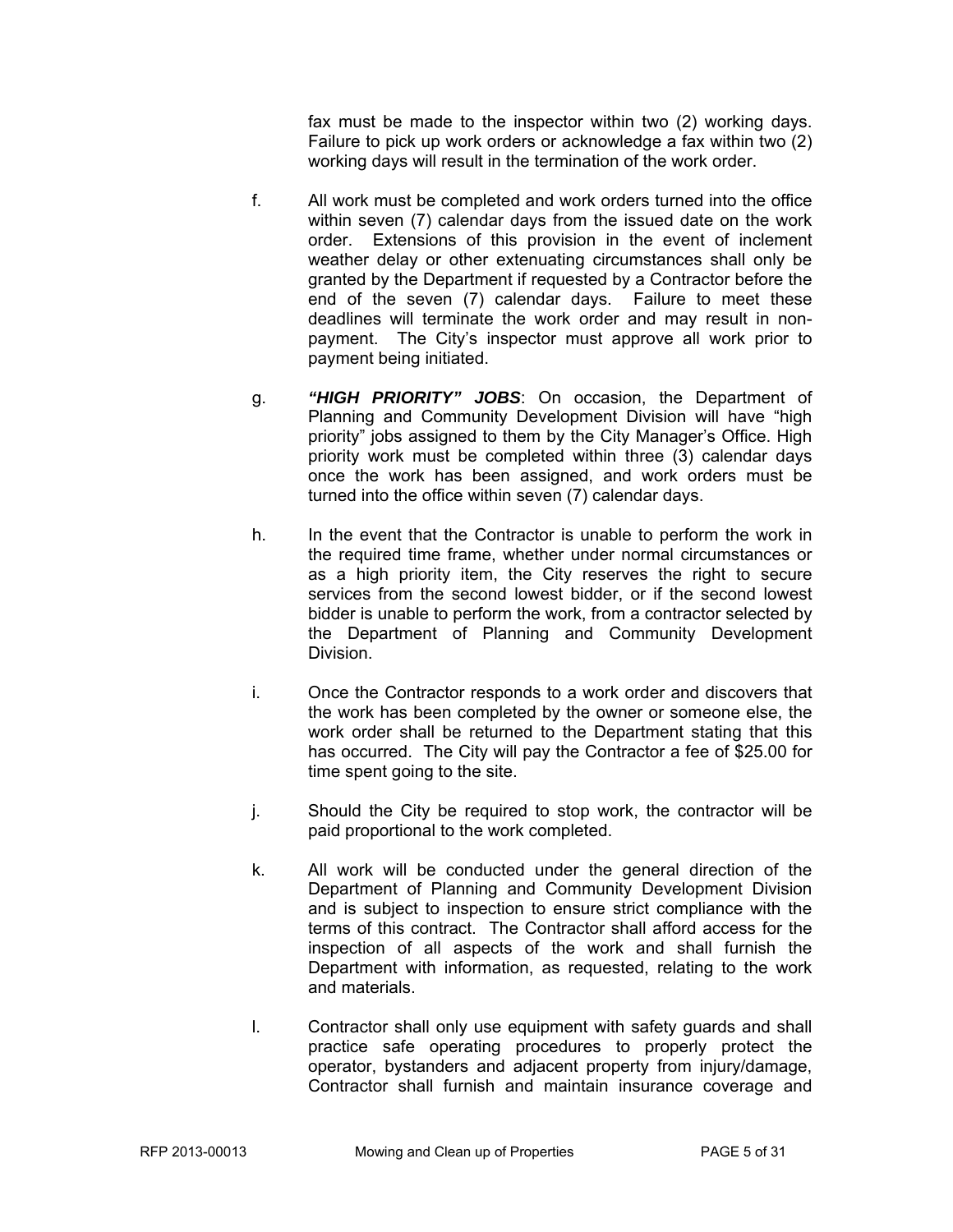shall indemnify and hold harmless the City of Suffolk in substantial accordance with that stated herein.

- m. All work under this contract must be performed by the Contractor. It is not permissible to subcontract any of this work.
- n. It is understood and agreed that the City will not guarantee any minimum amount of work. Any contract resulting from this solicitation shall obligate the City to utilize the successful bidder for the services described. Should the Contractor fail to respond within the designated time, or if the Contractor is unable to perform the work in the time allotted, the City reserves the right to secure services from the second lowest bidder, as determined by total bid for all listed locations.

#### 5.2 Boarding Windows and Doors

- a. As an option, the City may request that the Contractor board up windows and doors of designated dwellings. The Contractor is asked to submit unit prices for one story windows and two story windows. If the price is not acceptable, the City reserves the right to obtain services from others.
- b. Exterior doors and windows shall be boarded with  $\frac{1}{2}$ " heavy duty exterior plywood or Oriental Strand Board (OSB).
- c. Exterior upstairs doors with outdoor access stairs shall be boarded in the same manner. Upstairs doors *not* accessible from an outdoor stairway will be considered a window and will be boarded and priced as a window.
- d. Each window/door shall be secured using lag bolts.
- 5.3 Tire Removal

As an option, the City may request that the Contractor to remove abandoned tires from the property and deliver them to Public Works at 866 Carolina Road, Suffolk, VA. Contractor shall submit a unit price per tire for removal and disposal of same. There may be passenger size tires up to and including 16" tires. There may also be tires with rims up to and including 16" tires. If the price is not acceptable, the City reserves the right to obtain services from others.

5.4 Pricing

The contract price for cleaning up lots shall be calculated by multiplying the total square footage of the lot by the proposed price submitted by the Contractor for either a "finished" cut or "rough" cut. "**Finished cut**" shall be defined as any job where the Contractor is able to "manicure" the lot using a push mower or lawn tractor to accomplish the work; when the job is completed, grass should be no taller than 3-4 inches in height. "**Rough**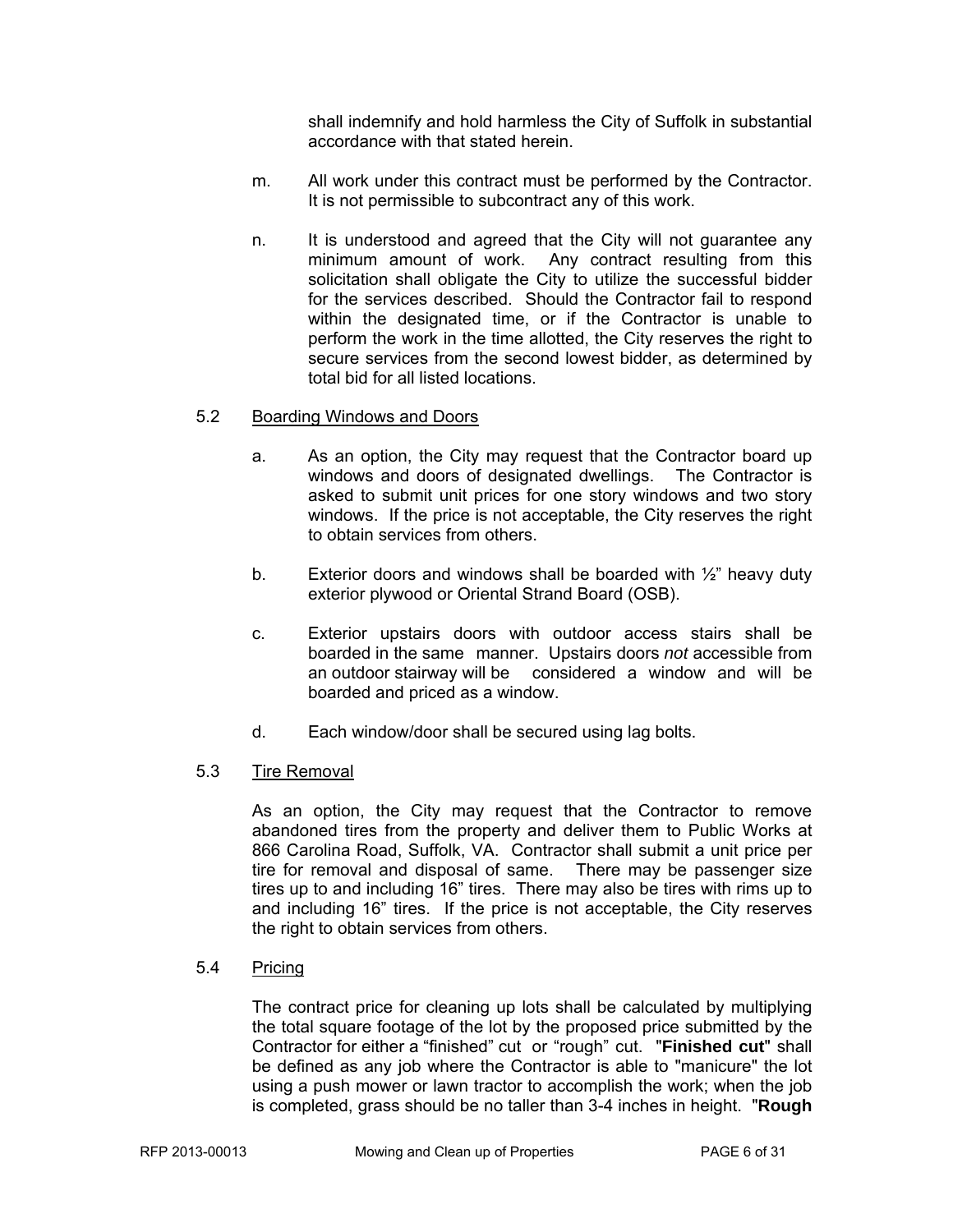**Cut**" shall be defined as any job where the Contractor is required to use a bush hog or means other than a push mower or lawn tractor to perform the work. The majority of work performed will be "rough cut." The Contractor will be required to provide separate pricing for each borough within the City.

Award may be made in total to the most qualified offeror as determined per square foot for each borough. Previous work and/or experience will be a factor in award.

#### 5.5 Boroughs in City of Suffolk

 Suffolk is comprised of over 400 square miles of land with a diverse landscape that includes a mix of rural, suburban and urban development areas. In addition to being the largest city in the Commonwealth of Virginia in terms of land mass, Suffolk is also the second fastest growing city in the state. There have been recent changes to the Borough Plan and a listing of the different boroughs is included below.



CHUCKATUCK BOROUGH CYPRESS BOROUGH HOLY NECK BOROUGH NANSEMOND BOROUGH SLEEPY HOLE BOROUGH SUFFOLK BOROUGH WHALEYVILLE BOROUGH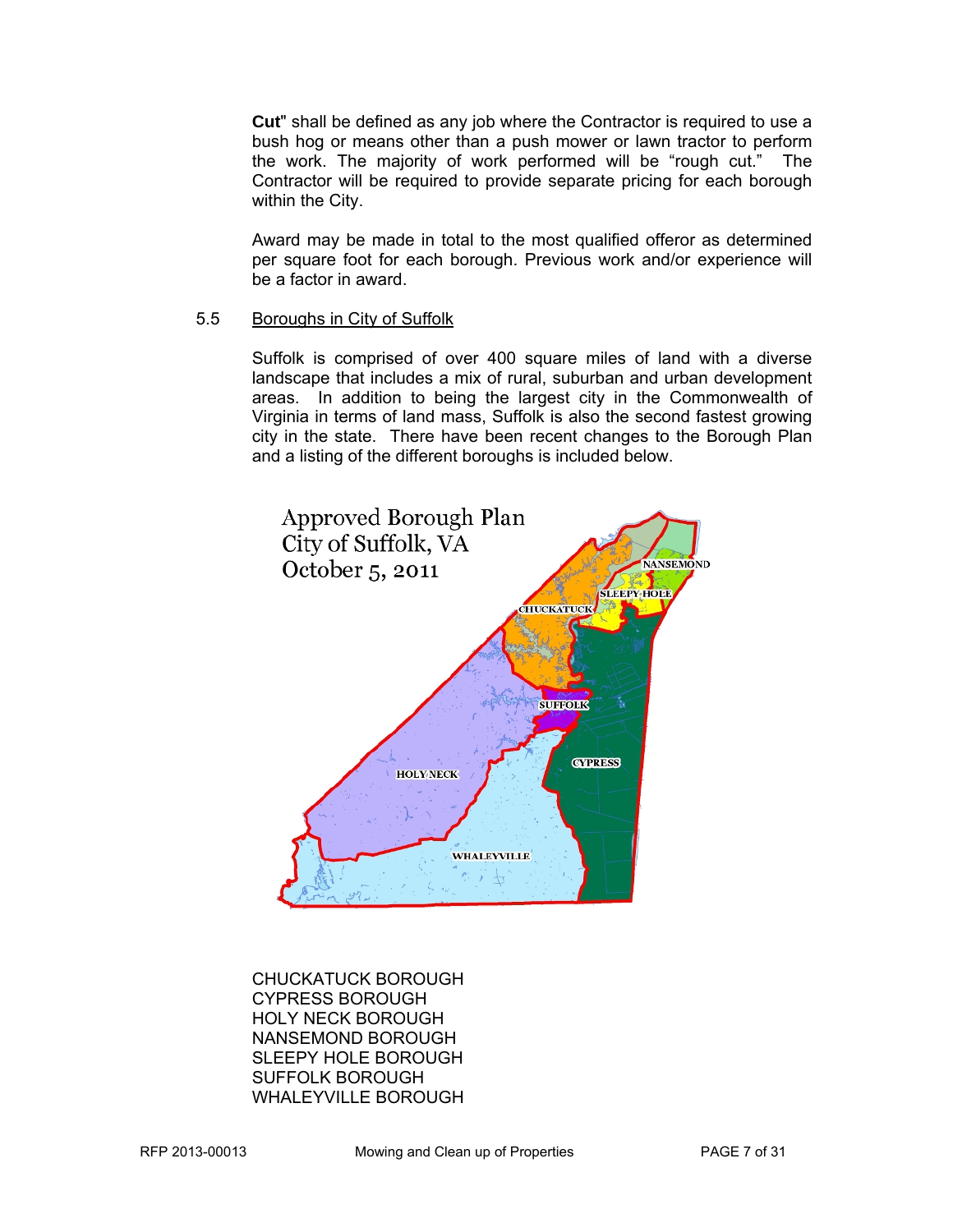#### **6.0 GENERAL CONDITIONS**

#### 6.1 Experience

- A. The successful offeror shall submit a Mowing Cost Schedule for the work to be performed under this contract for each borough. The total cost per square foot for each rough cut and finished cut.
- B. After each monthly cycle, the contractor shall submit to the City representative an original invoice for the preceding cycle, claiming the monthly dollar value in accordance with the Landscape Maintenance Cost Schedules(s). For work items partially completed (mulching, over-seeding, etc.) the contractor shall be paid for the percentage of the work actually completed. Invoices are to be submitted at the end of the month for which the services were rendered.

#### 6.2 Qualifications

 Minimum qualifications for the firm and key forepersons/supervisors assigned to the work shall include the following:

- 1. Have thorough technical knowledge of the best maintenance practices for the industry as needed.
- 2. Have adequate staff to respond quickly to tasks and attend to onsite needs in a timely manner.
- 3. Have adequate equipment and operators to fulfill obligations and to provide timely response to all task orders.
- 4. Have had considerable favorable experiences in servicing projects of like size, stature and cost.
- 5. Be registered and keep valid all permits and certifications.

#### **7.0 INSTRUCTIONS FOR SUBMITTING PROPOSALS**

#### 7.1 Submission of Proposals

 Read the entire solicitation before submitting a proposal. Failure to read any part of this RFP shall not relieve any offeror from his or her contractual obligations. Be sure proposal container is completely and properly identified. The face of the container shall indicate the RFP number, time and date of acceptance, and the title of the RFP. It is the responsibility of the Offeror to insure proposals are received by the Purchasing Division BEFORE the hour specified on the acceptance date. Proposals may either be mailed to: P.O. Box 1858, Suffolk, Virginia 23439 (FedEx and UPS do not deliver to a PO Box) or hand delivered to 441 Market Street, Room 105, Suffolk, Virginia 23434.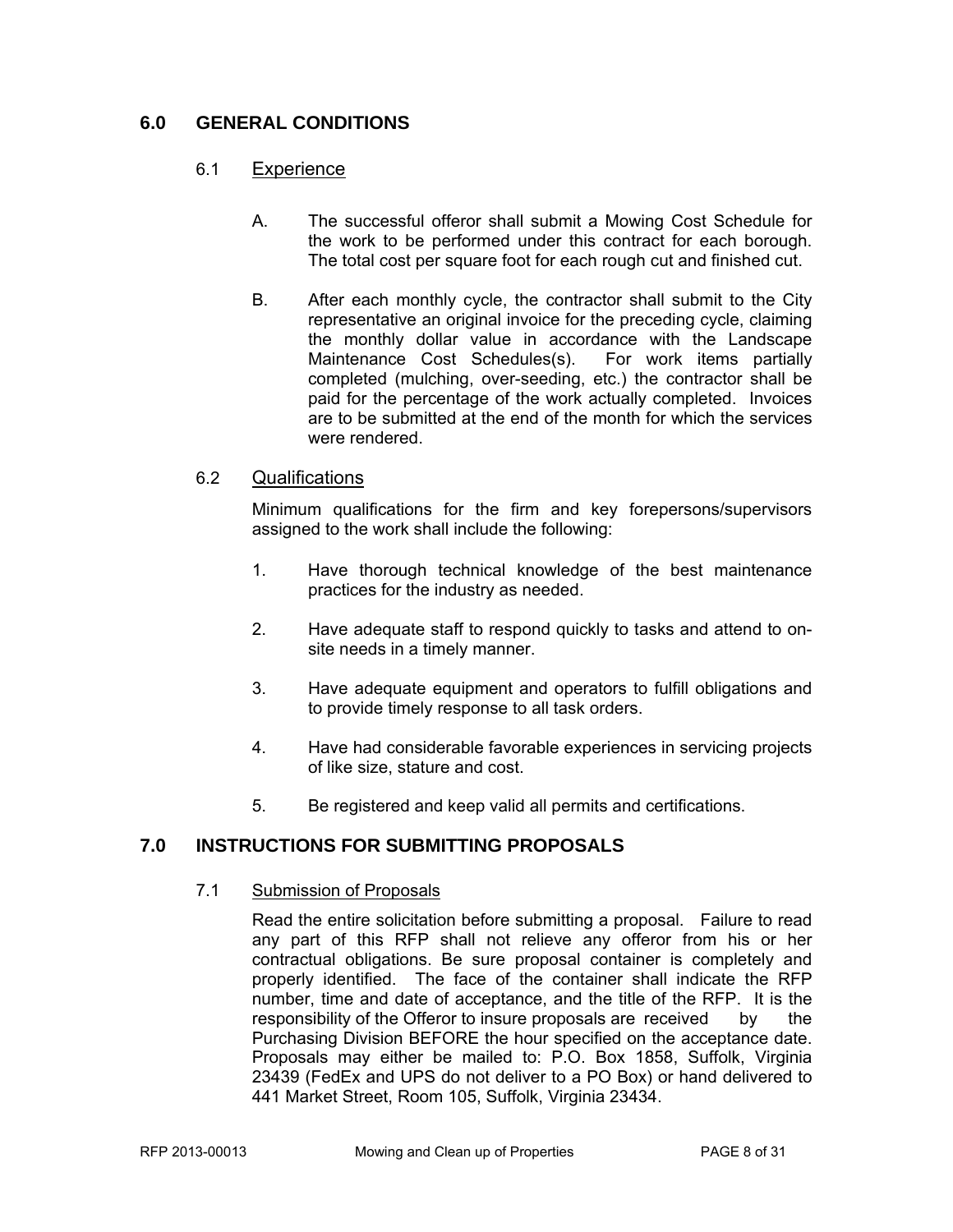#### 7.2 Questions and Inquiries

 Questions and inquiries, both verbal and written, will be accepted from any and all firms. Inquires pertaining to Request for Proposals must give RFP number, title and acceptance date. Material questions will be answered in writing and will be distributed to all firms who receive the RFP provided, that all questions are received five (5) days prior to opening date.

 The Buyer I, Ivy Crawford, is the designated authorized spokesperson for the City of Suffolk with respect to this RFP. Accordingly all questions and/or comments should be directed to the Buyer's attention. The respondents to this RFP shall not contact, either directly or indirectly, any other employee or agent of the City regarding this RFP. This prohibition shall also extend to the Suffolk City Council and other elected City officials. Any such unauthorized contact may disqualify the offeror from the procurement.

#### 7.3 Addendum and Supplement to Request

If it becomes necessary to revise any part of this request or if additional data are necessary to enable an exact interpretation of provisions of this request, an addendum will be issued. It is the responsibility of the offeror to ensure that he has received all addendums prior to submitting a proposal. All addenda can be downloaded from www.suffolkva.us.

#### 7.4 Firm Pricing for City Acceptance

Proposal pricing must be firm for City acceptance for 120 days from proposal receipt date.

#### 7.5 Proprietary Information

Trade secrets or proprietary information submitted by an offeror in connection with this solicitation shall not be subject to disclosure under the Virginia Freedom of Information Act; however, the offeror must invoke the protections of this section prior to or upon submission of the data or other materials, and must clearly identify the data or other materials to be protected and state the reasons why protection is necessary. Offerors shall not mark sections of their proposal as proprietary if they are to be part of the award of the contract and are of a "Material" nature. Any propriety information must be listed on the attached "Proprietary/confidential Information Identification" form and submitted with the proposal.

#### 7.6 Authority to Bind Firm in Contract

 Proposals MUST give full firm name and address of offeror. Failure to manually sign proposal may disqualify it. Person signing proposal should show TITLE or AUTHORITY TO BIND HIS FIRM IN A CONTRACT. Firm name and authorized signature must appear on proposal in the space provided on the pricing page.

- 7.7 Preparation and Submission of Proposals
	- a. All proposals shall be signed in ink by the individual or authorized principals of the firm.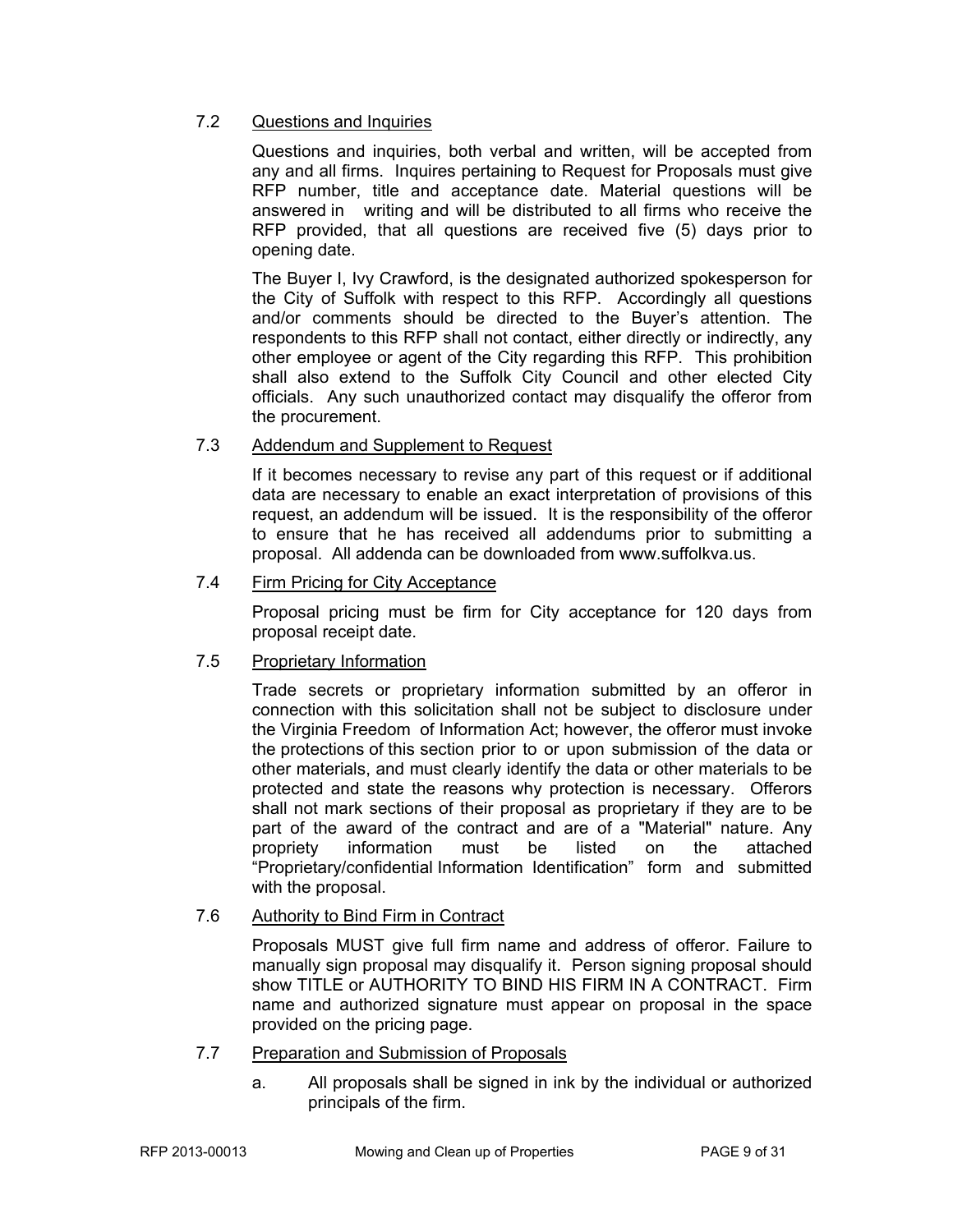- b. All attachments to the Request for Proposal requiring executing by the firm are to be returned with the proposals.
- c. Proposals are to be returned in a sealed container. The face of the container shall indicate the RFP number, time and date of public acceptance, and the title of the proposal.
- d. It is the Offeror's responsibility that the proposals are received by the Purchasing Division BEFORE the hour specified on the opening date. Requests for extensions of this time and date will not be granted. Firms mailing their proposals shall allow for normal mail time to ensure receipt of their proposals by the Purchasing Division prior to the time and date fixed for acceptance of the proposals. Proposals or unsolicited amendments to proposals received by the City after the acceptance date will not be considered. Proposals will be publicly accepted and logged in at the time and date specified above.
- e. Each firm shall submit one original and three (3) copies of their proposal (including price proposal) to the City's Purchasing Division as indicated on the cover sheet of this Request for Proposal. The original proposal shall be clearly marked.

#### 7.8 Withdrawal of Proposals

- a. All proposals submitted shall be valid for a minimum period of one hundred twenty (120) calendar days following the date established for acceptance.
- b. Proposals may be withdrawn on written request from the offeror at the address shown in the solicitation prior to the time of acceptance.
- c. Negligence on the part of the offeror in preparing the proposal confers no right of withdrawal after the time fixed for the acceptance of the proposals.

#### 7.9 Registering of Corporation

 Any corporation transacting business in Virginia shall secure a certificate of authority, as required by Section 13.1-757 of the Code of Virginia, from the State Corporation Commission (SCC), PO Box 1197, Richmond, VA. The SCC may be reached at (804) 371-9733.

7.10 Late Proposals

LATE proposals will be returned to offeror UNOPENED, if RFP number, acceptance date and offeror's return address is shown on the container. It is the offeror's responsibility to insure arrival prior to the acceptance time for the RFP.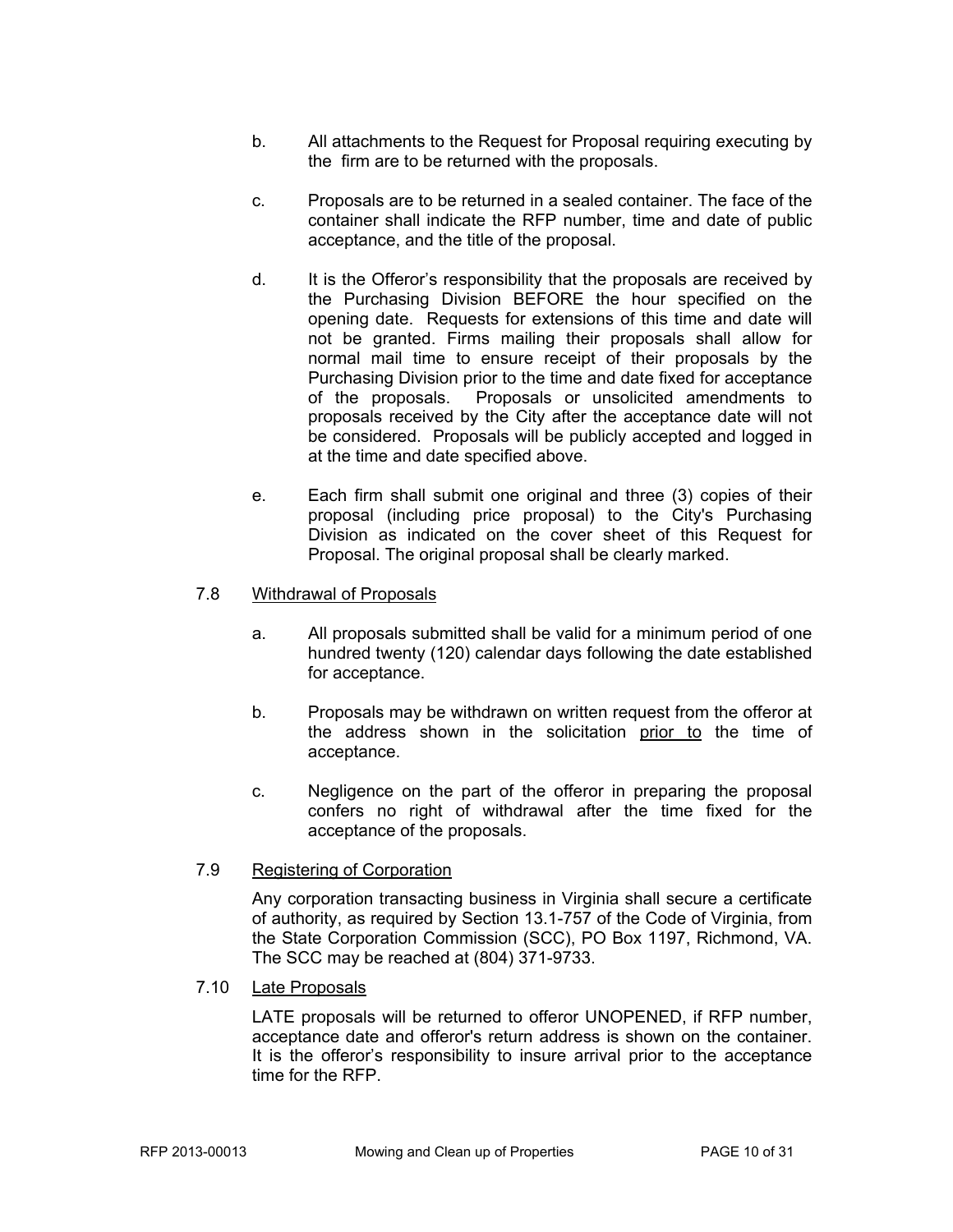#### 7.11 Rights of the City

The City reserves the right to accept or reject all or any part of any proposal, waive informalities and award the contract to best serve the interest of the City.

#### 7.12 Deviations from Scope of Services

If there is any deviation from that prescribed in the scope of services, the appropriate line in the scope of services shall be ruled out and the substitution clearly indicated. The City reserves the right to determine the responsiveness of any deviation.

#### 7.13 Miscellaneous Requirements

- a. The City will not be responsible for any expenses incurred by a firm in preparing and submitting a proposal. All proposals shall provide a straightforward, concise delineation of the firm's capabilities to satisfy the requirements of this request. Emphasis should be on completeness and clarity of content.
- b. Offerors who submit a proposal in response to this RFP may be required to make an oral presentation of their proposal. The Purchasing Division will schedule the time and location for this presentation.
- c. The contents of the proposal submitted by the successful offeror and this RFP will become part of any contract awarded as a result of the Scope of Services contained herein. The successful firm will be expected to sign a contract with the City.

 The City reserves the right to reject any and all proposals received by reason of this request, or to negotiate separately in any manner necessary to serve the best interests of the City.

#### 7.14 Announcement of Award

A Notice of Award will be posted on the City's web site www.suffolk.va.us and on the bulletin board located in the Purchasing Division, Room 105, 441 Market Street, Suffolk, Virginia.

#### 7.15 Protest

 Offerors may refer to Sections 2.2-4357 through 2.2-4364 of the Code of Virginia to determine their remedies concerning this competitive process.

#### 7.16 Inclement Weather/Closure Of City Hall

If City Hall is closed for business at the time scheduled for bid opening, for whatever reason, sealed bids will be accepted and opened on the next scheduled business day, at the originally scheduled time.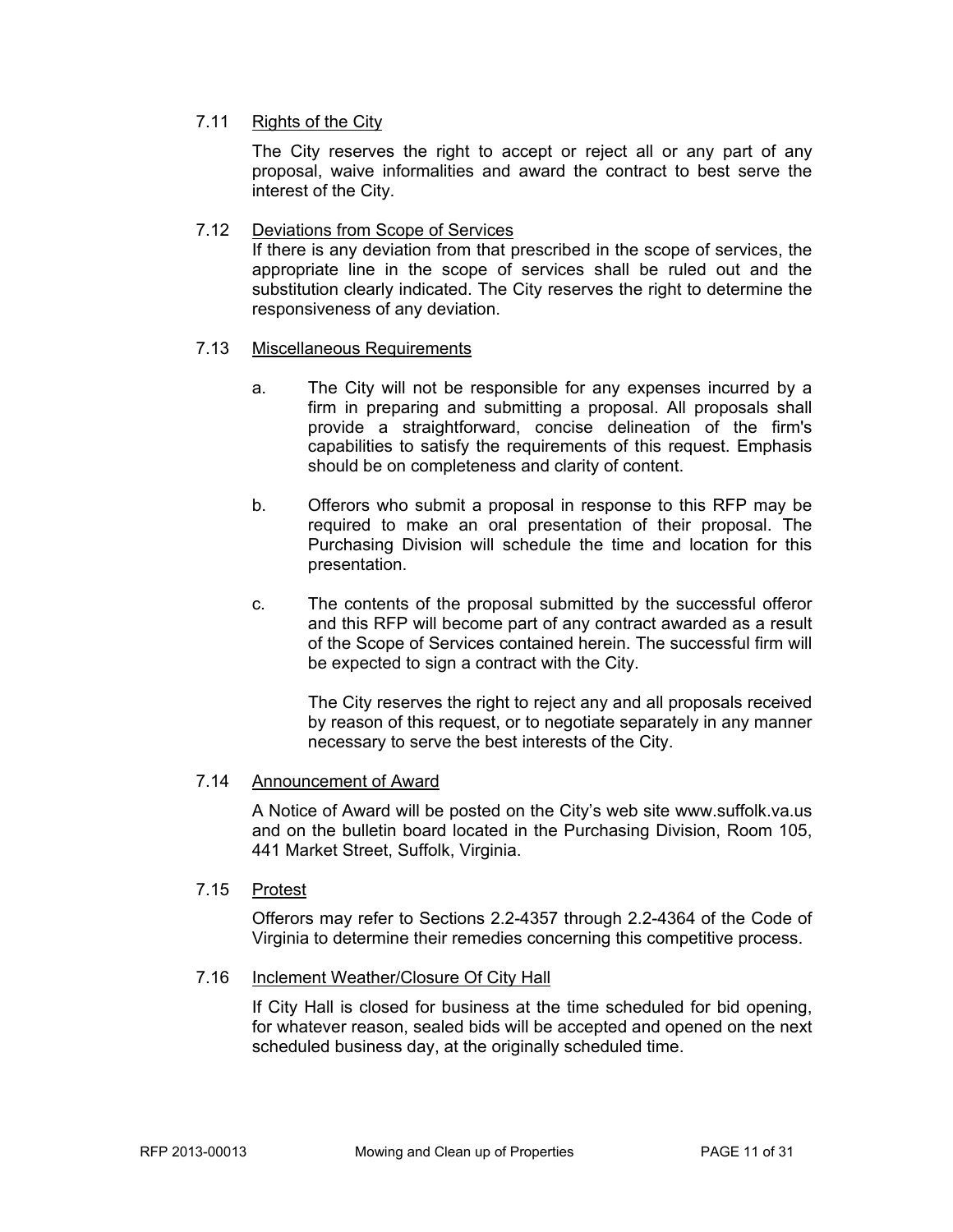#### 7.17 Use of Contract by Other Public Bodies

Offerors are advised that the resultant contract may be extended, with the authorization of the Offeror, to other public bodies, or public agencies or institutions of the United States to permit their use of the contract at the same prices and/or discounts and terms and conditions of the resulting contract. If any other public body decides to use the final contract, the Contractor shall deal directly with the public body concerning the placement of orders, issuance of the purchase orders, contractual disputes, invoicing and payment. The City of Suffolk acts only as the "Contracting Agent" for these public bodies. Failure to extend a contract to a public body will have no effect on consideration of your bid.

It is the Contractor's responsibility to notify the public body(s) of the availability of the contract(s).

Other public bodies desiring to use the contract shall make their own legal determination as to whether the use of this contract is consistent with their laws, regulations and other policies.

Each public body has the option of executing a separate contract with the Contractor(s). Public bodies may add terms and conditions required by statue, ordinances, and regulations, to the extent that they do not conflict with the contract terms and conditions. If, when preparing such a contract, the general terms and conditions of a public body are unacceptable to the Contractor, the Contractor may withdraw its extension of the award to that public body.

The City of Suffolk shall not be held liable for any costs or damages incurred by another public body as a result of any award extended to that public body by the Contractor.

#### **8.0 SPECIFIC PROPOSAL REQUIREMENTS**

Proposals should be as thorough and detailed as necessary to allow the City of Suffolk to properly evaluate the offeror's capabilities to provide the required services. Offerors are required to submit the following items in the format provided as a complete proposal:

#### 8.1 Signature Sheet and Cover Letter

 The offeror shall complete and submit the Signature Sheet (included in the proposal) and submit it with a brief cover letter. The cover letter should summarize key elements of the proposal. An individual authorized to bind the Contractor must sign the letter and Signature Sheet, as well. The letter must stipulate that the proposal price(s) will be valid for a period of at least 120 days. Indicate the address, email address and telephone number of the Contractor's office.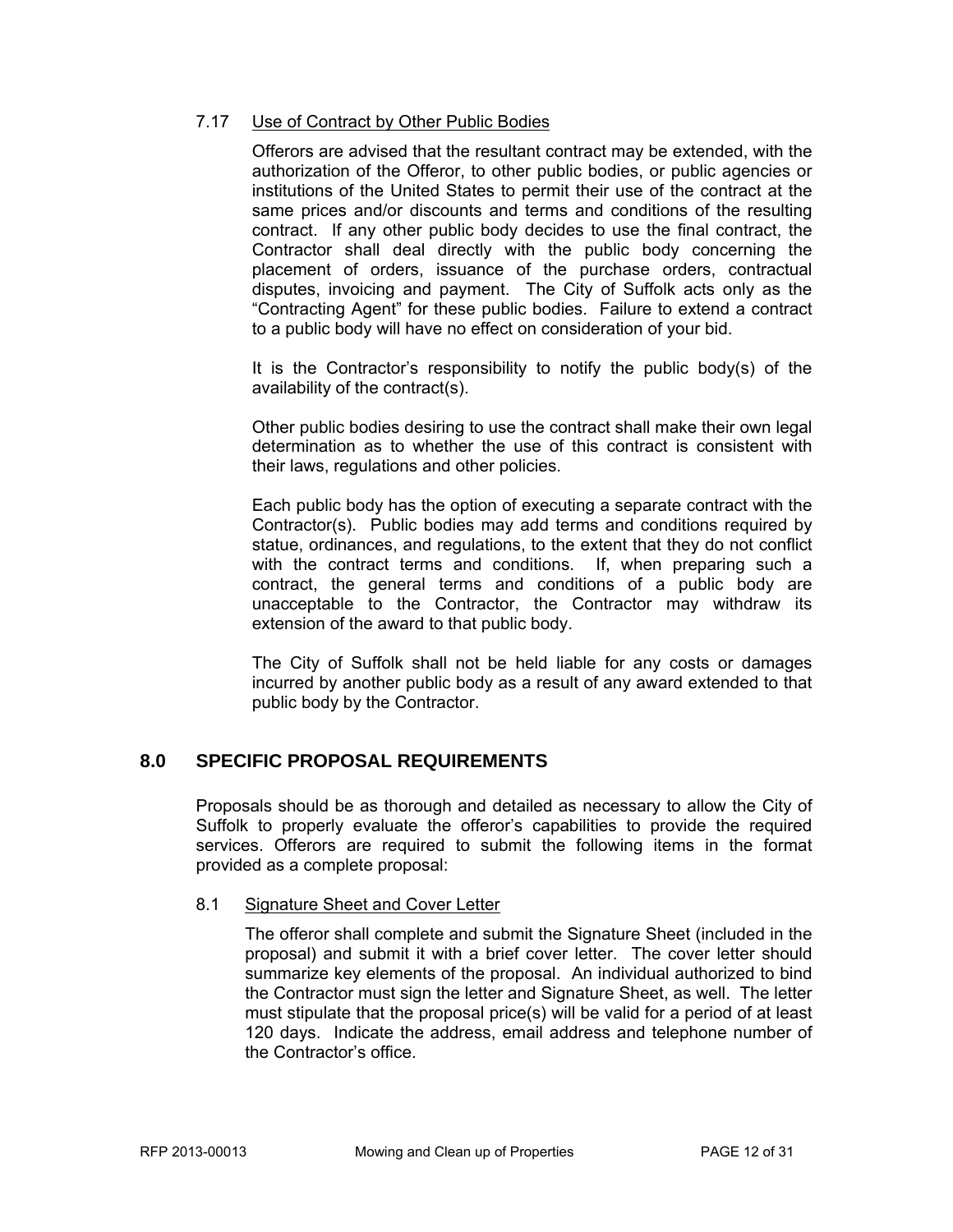#### 8.2 Scope of Services

This section of the proposal should include a general discussion of the Contractor's understanding of the "overall" project and a summary of the products and services being proposed.

Offerors must provide the following information about the Contractor and any company that is proposing partnering or sub-contracting with or fulfilling this contract so that the City can evaluate the Contractor's stability and ability to support the commitments set forth in response to this Request for Proposal.

The City, at its option, may require the Contractor to furnish additional information or clarification.

- a. State your organization's ability to complete the work within the time stipulated. If you are unable to meet the deadlines, please indicate the specific reasons that the deadlines cannot be met.
- b. Describe in concise terms the methodology you will use to maintain the properties for each location described in the RFP.
- c. Describe any other services you will provide for the fee submitted for each location to either ensure successful completion of this project and/or to enhance the efficiency of this project.
- d. Describe your organization's quality control/assurance program as it relates to this project.

#### 8.3 Company Statement of Qualifications

 Provide a brief background including years in business and office location. Provide an organizational charter, including all staff located at the office location provided with this proposal. Please list by classification (e.g. equipment operator, laborer, office employee, supervisor, manager, etc.)

#### 8.4 Resume of Responsible Individuals

Provide a resume for each individual assigned to this project as a manager and or supervisor that includes a minimum of the following:

- a. Name
- b. Role in project
- c. Years with this firm
- d. Any previous landscape experience, including other firms and years of service

#### 8.5 Client References

 List your firms' experience with similar type projects during the last five (5) years. Work with state and/or local governments is preferred. Provide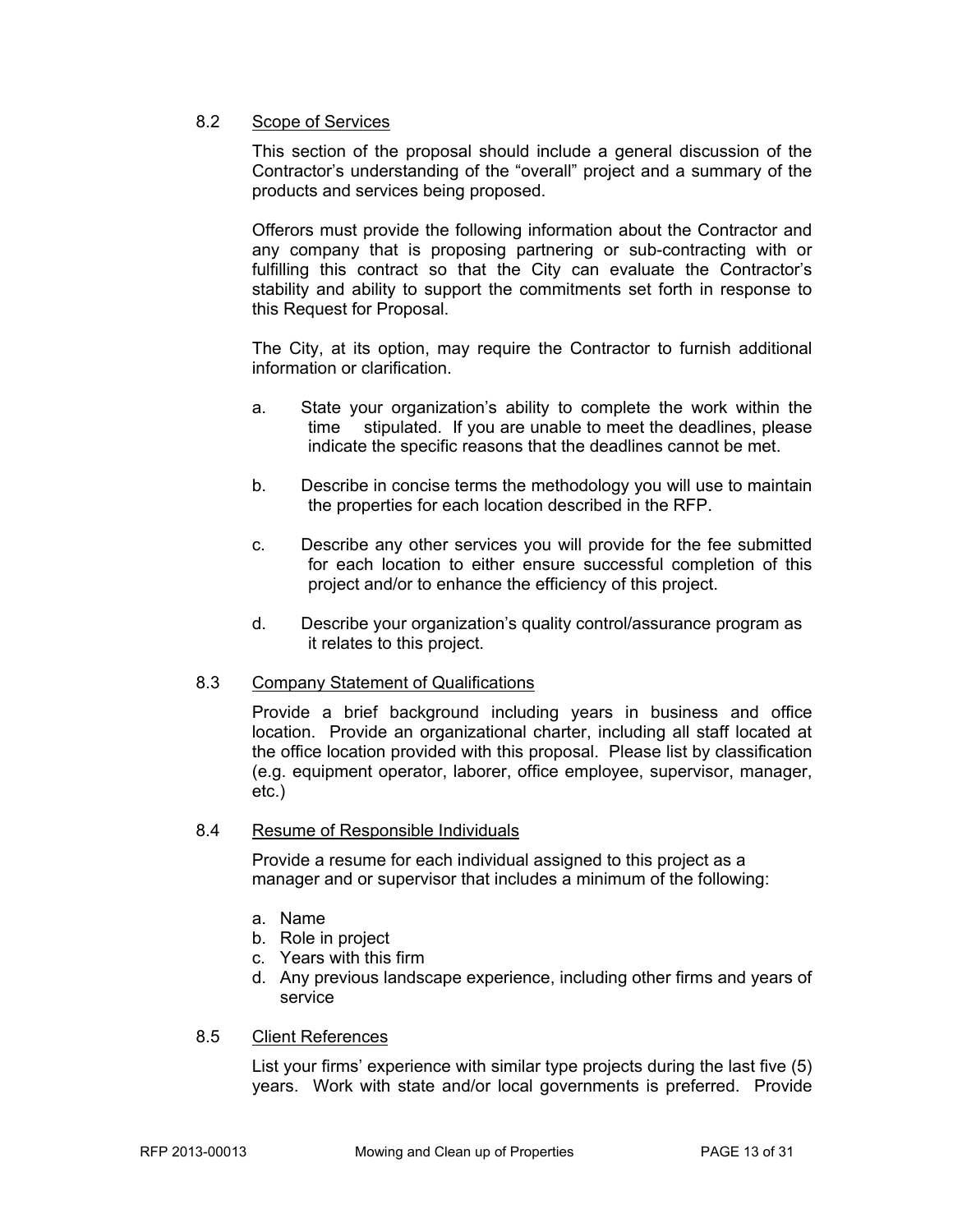client's name, contact person, phone and/or email address along with project description and project date.

#### 8.8 Equipment Listing

List your firm's equipment and date of purchase of each. Include with listing the safety features or extra features that are associated with the equipment.

#### 8.9 Fee Proposal

Provide your cost to provide the services required by this RFP on a Cost Proposal for each borough. A sample of the Cost Proposal is included.

#### 8.10 Exceptions to the RFP

All requested information in this RFP must be supplied. Contractors may take exception to certain requirements in the RFP. All exceptions shall be clearly identified on the "Exceptions to RFP" sheet located on Page 26.

#### **9.0 EVALUATION AND AWARD CRITERIA**

The City's Evaluation Committee shall review each proposal and verify the claims and credentials of each Offeror. Three (3) or more Offerors deemed to be fully qualified and best suited among those submitting proposals will be selected for interview based on the criteria listed below:

- References and contracts performing similar tasks.
- Qualifications and equipment required.
- Understanding of the tasks and requirements.
- Fee range for proposed work.
- Overall quality and completeness of proposal.

Negotiations shall then be conducted with each of the offerors so selected. Price shall be considered, but need not be the sole determining factor. After negotiations have been conducted with each offeror, the City shall select the offeror which, in its opinion, has made the best proposal, and will award the contract to that offeror. Should the City determine that several contractors meet our criteria, more than one contract may be awarded from this Request for Proposal. Should the City determine, in its sole discretion, that one offeror is qualified, or that one offeror is clearly more highly qualified than the other under consideration, a contract may be negotiated and awarded to that offeror. The City of Suffolk is not required to furnish a statement of the reason(s) why a proposal was not deemed to be the most advantageous.

The successful contractor will be expected to sign a contract with the City of Suffolk. The successful contractor shall execute and return the contract documents to the City within ten (10) days of receipt. The City reserves the right to include additional terms and provisions, as negotiated.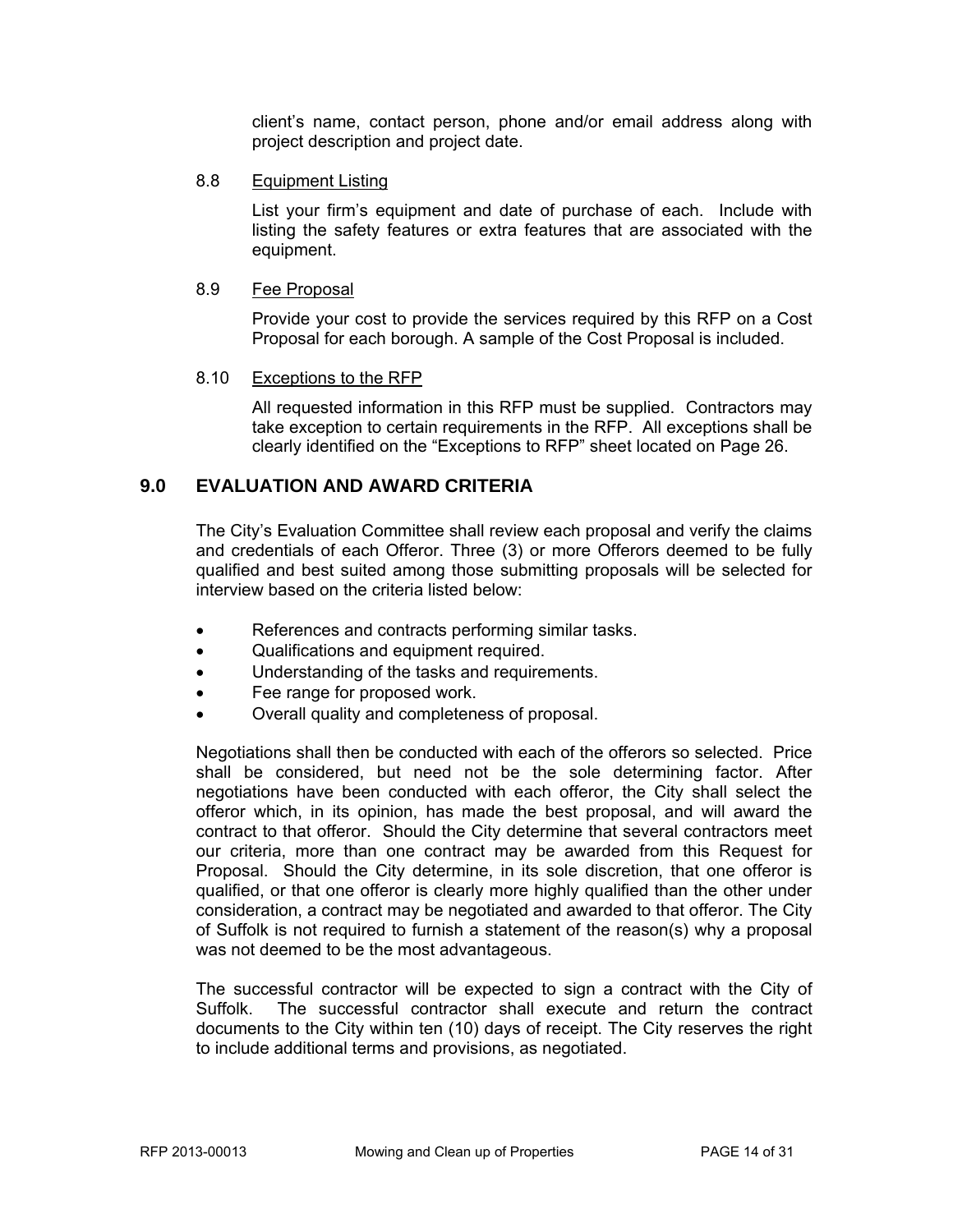#### **10.0 CONTRACT TERMS AND CONDITIONS**

The resulting contract with the successful bidder will be subject to the following terms and conditions:

#### 10.1 Procedures

The extent and character of the services to be performed by the firm shall be subject to the general control and approval of the Project Manager or his authorized representative(s). The firm shall not comply with requests and/or orders issued by other than the Project Manager or his authorized representative(s) acting within their authority for the City. Any change to the contract must be approved in writing by the Purchasing Agent and the **Contractor** 

#### 10.2 Insurance

The successful offeror shall procure, maintain, and provide proof of, insurance coverage for injuries to persons and/or property damage as may arise from or in conjunction with, the work performed on behalf of the City by the offeror, his agents, representatives, employees or subcontractors. Proof of coverage as contained herein shall consist of all policies, endorsements, declaration pages and certificates of insurance and shall be submitted fifteen (15) days prior to the commencement of work and such coverage shall be maintained by the offeror for the duration of the contract period; for occurrence policies. Claims made policies must be in force or that coverage purchased for three (3) years after contract completion date.

a. General Liability:

 Coverage shall be as broad as: Comprehensive General Liability endorsed to include Broad Form, Commercial General Liability form including Products/Completed Operations.

> Minimum Limits General Liability: \$1,000,000 General Aggregate Limit \$1,000,000 Products & Completed Operations \$1,000,000 Personal and Advertising Injury \$1,000,000 Each Occurrence Limit \$ 50,000 Fire Damage Limit \$ 5,000 Medical Expense Limit

 b. Automobile Liability: Coverage sufficient to cover all vehicles owned, used, or hired by the offeror, his agents, representatives, employees or subcontractors.

 Minimum Limits Automobile Liability: \$1,000,000 Combined Single Limit \$1,000,000 Each Occurrence Limit

\$ 5,000 Medical Expense Limit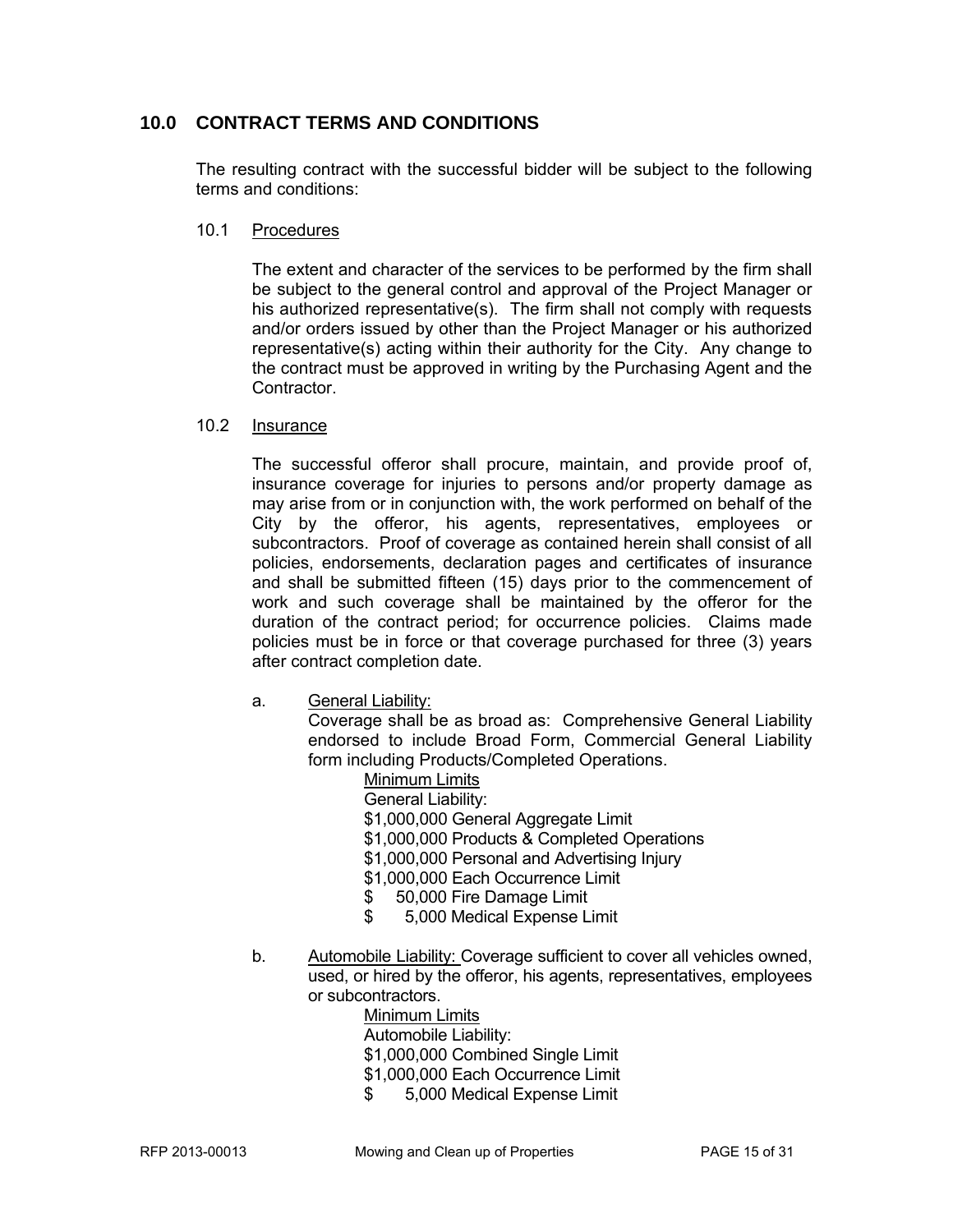- c. Workers' Compensation: Limits as required by the Workers' Compensation Act of Virginia. Employers Liability, \$1,000,000.
- d. Coverage Provisions
	- 1. All deductibles or self-insured retention shall appear on the declaration pages, endorsements, and/or policies provided.
	- 2. The City of Suffolk, its officers/officials, employees, agents and volunteers shall be added as "additional insured" as their interests may appear. A copy of all endorsements, declaration pages and policies that address additional insured shall be provided. This provision does not apply to Professional Liability or Workers' Compensation/Employers' Liability.
	- 3. The offeror's insurance shall be primary over any applicable insurance or self-insurance maintained by the City.
	- 4. The insurer shall provide 30 days written notice to the City before any cancellation, suspension, or void of coverage in whole or part, where such provision is reasonable.
	- 5. All coverage for subcontractors of the offeror shall be subject to all of the requirements stated herein.
	- 6. All deductibles or self-insured retention shall appear on the declaration page(s), endorsement(s) and/or policies and shall be subject to approval by the City. At the option of the City, either; the insurer shall reduce or eliminate such deductible or self-insured retention; or the offeror shall be required to procure a bond guaranteeing payment of losses and related claims expenses.
	- 7. Failure to comply with any reporting provisions of the policy(s) shall not affect coverage provided the City, its' officers/officials, agents, employees and volunteers.
	- 8. The insurer shall agree to waive all rights of subrogation against the City, its' officers/officials, agents, employees or volunteers for any act, omission or condition of premises which the parties may be held liable by reason of negligence.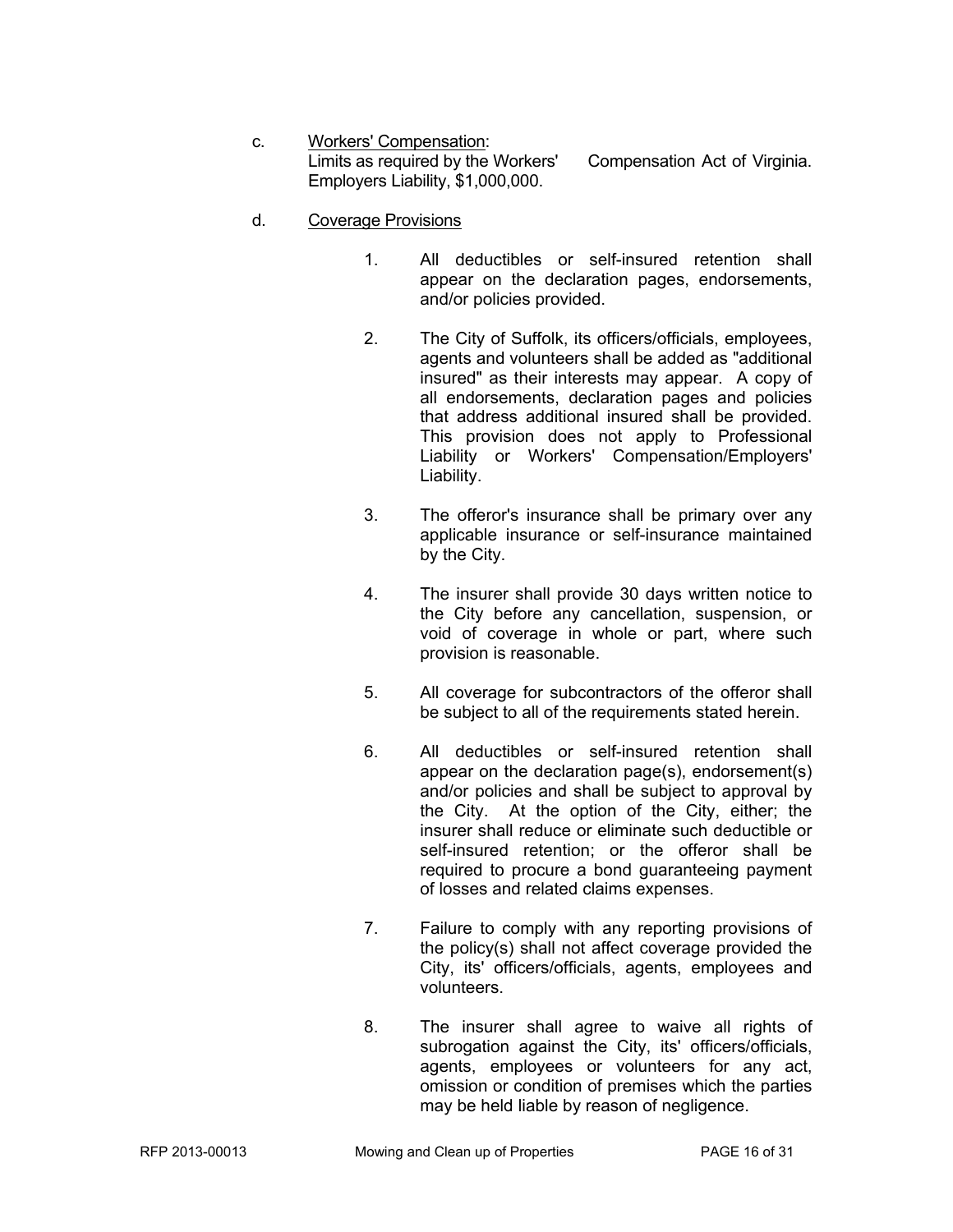- 9. The offeror shall furnish the City with all certificates of insurance, endorsements, declaration pages, and policies affecting coverage. All documents are to be signed by a person authorized by the insurance company(s) to bind coverage on its' behalf, if executed by a broker, notarized copy of authorization to bind, or certify coverage must be attached.
- 10. All insurance shall be placed with insurers maintaining an A.M. Best rating of no less than an A: VII. If A.M. Best rating is less than A: VII, approval must be received from City's Risk Management Director.

All coverage designated herein shall be as broad as the Insurance Services Office (ISO) forms filed for use with the Commonwealth of Virginia.

#### 6.3 Hold Harmless Clause

The Contractor shall, during the term of the contract, defend, indemnify and hold harmless the City of Suffolk from and against any and all losses, damages, claims, fines, penalties, suits and costs, including bodily injury or death of any person(s), or loss or damage to property, as well as fines, assessments and penalties imposed by any authority which may arise out of any violations of law by, and all acts and omissions of the Contractor, the Contractor's agents, employees occurring in connection with the products, completed operations, and other services covered herein.

#### 6.4 Safety

All contractor and subcontractor performing services for the City are required and shall comply with all Occupational Safety and Health Administration (OSHA), State and City Safety and Occupational Health Standards and any other applicable rules and regulations. Also all contractors and subcontractors shall be

held responsible for the safety of their employees and any unsafe acts or conditions that may cause injury or damage to any persons or property within and around the work site area under this contract.

#### 6.5 Anti-Discrimination

By submitting their bids, bidders certify to the City that they will conform to the provisions of the Federal Civil Rights Act of 1964, as amended, as well as the Virginia Fair Employment Contracting Act of 1975, as amended, where applicable, the Virginians with Disabilities Act, the Americans with Disabilities Act and 2.2-4311 of the Virginia Public Procurement Act (VPPA). If the award is made to a faith-based organization, the organization shall not discriminate against any recipient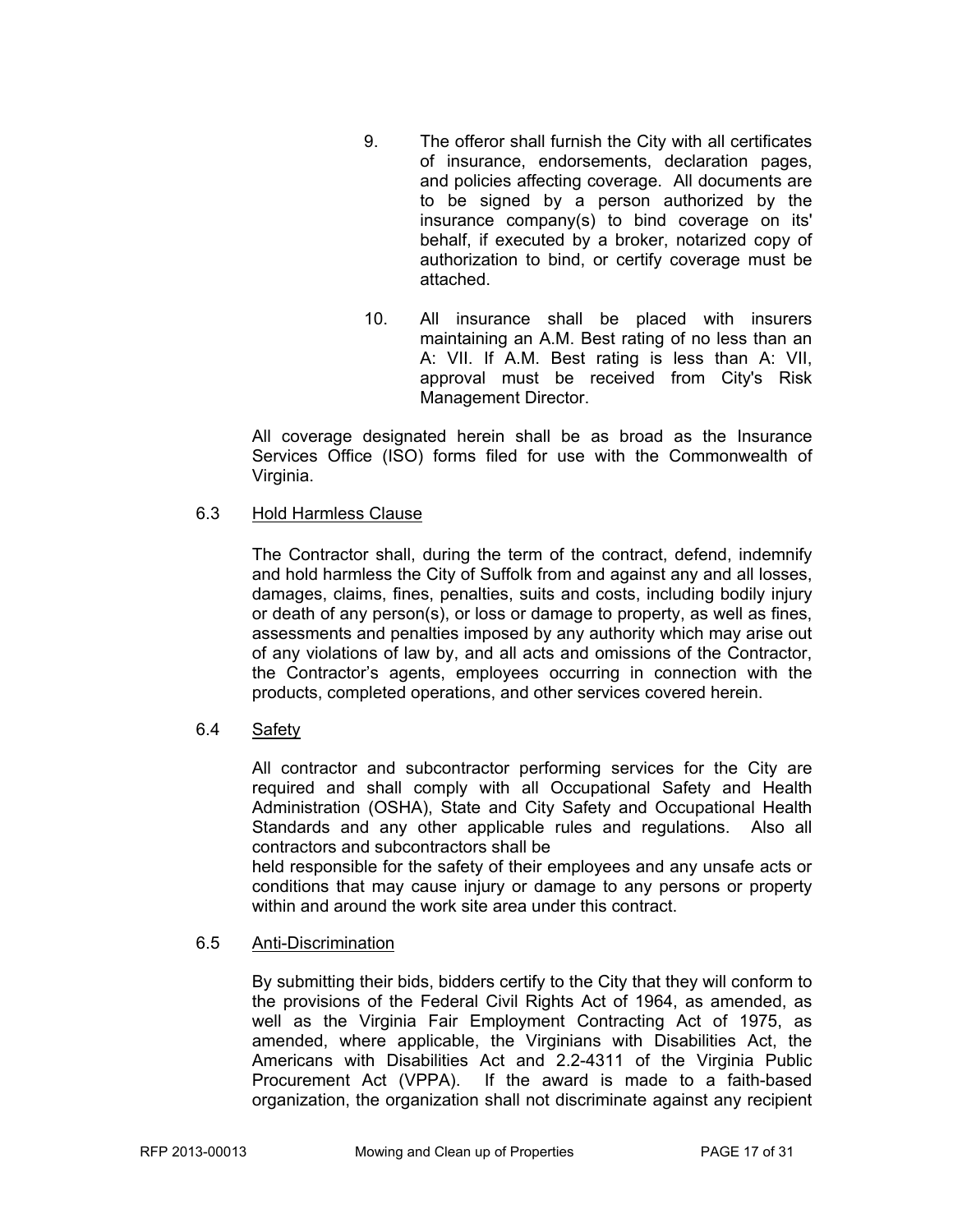of goods, services, or disbursements made pursuant to the contract on the basis of the recipient's religion, religious belief, refusal to participate in a religious practice, or on the basis of race, age, color, gender or national origin and shall be subject to the same rules as other organizations that contract with public bodies to account for the use of the funds provided; however, if the faith-based organization segregates public funds into separate accounts, only the accounts and programs funded with public funds shall be subject to audit by the public body. (Code of Virginia 2.2.4343.1E).

In every contract over \$10,000 shall include the following provisions:

- 1. During the performance of this contract, the contractor agrees as follows:
	- a. The contractor will not discriminate against any employee or applicant for employment because of race, religion, color, sex, national origin, age, disability, service disabled veterans or any other basis prohibited by state law relating to discrimination in employment, except where there is a bona fide occupational qualification reasonably necessary to the normal operation of the contractor. The contractor agrees to post in conspicuous places, available to employees and applicants for employment, notices setting forth the provisions of this nondiscrimination clause.
	- b. The contractor, in all solicitations or advertisements for employees placed by or on behalf of the contractor, will state that such contractor is an equal opportunity employer.
	- c. Notices, advertisements and solicitations placed in accordance with federal law, rule or regulation shall be deemed sufficient for the purpose of meeting these requirements.
- 2. The contractor will include the provisions of No. 1 above in every subcontract or purchase order over \$10,000, so that the provisions will be binding upon each subcontractor or vendor.

#### 6.6 Ethics In Public Contracting

By submitting a bid, the bidder certifies that their bid is made without collusion or fraud and that they have not offered or received any kickbacks or inducements from any other bidder, supplier, manufacturer or subcontractor in connection with their bid, and that they have not conferred on any public employee having official responsibility for this procurement transaction any payment, loan subscription, advance, deposit of money, services or anything of more than nominal value, present or promised, unless consideration of substantially equal or greater value was exchanged. (Code of Virginia 2.2-4367)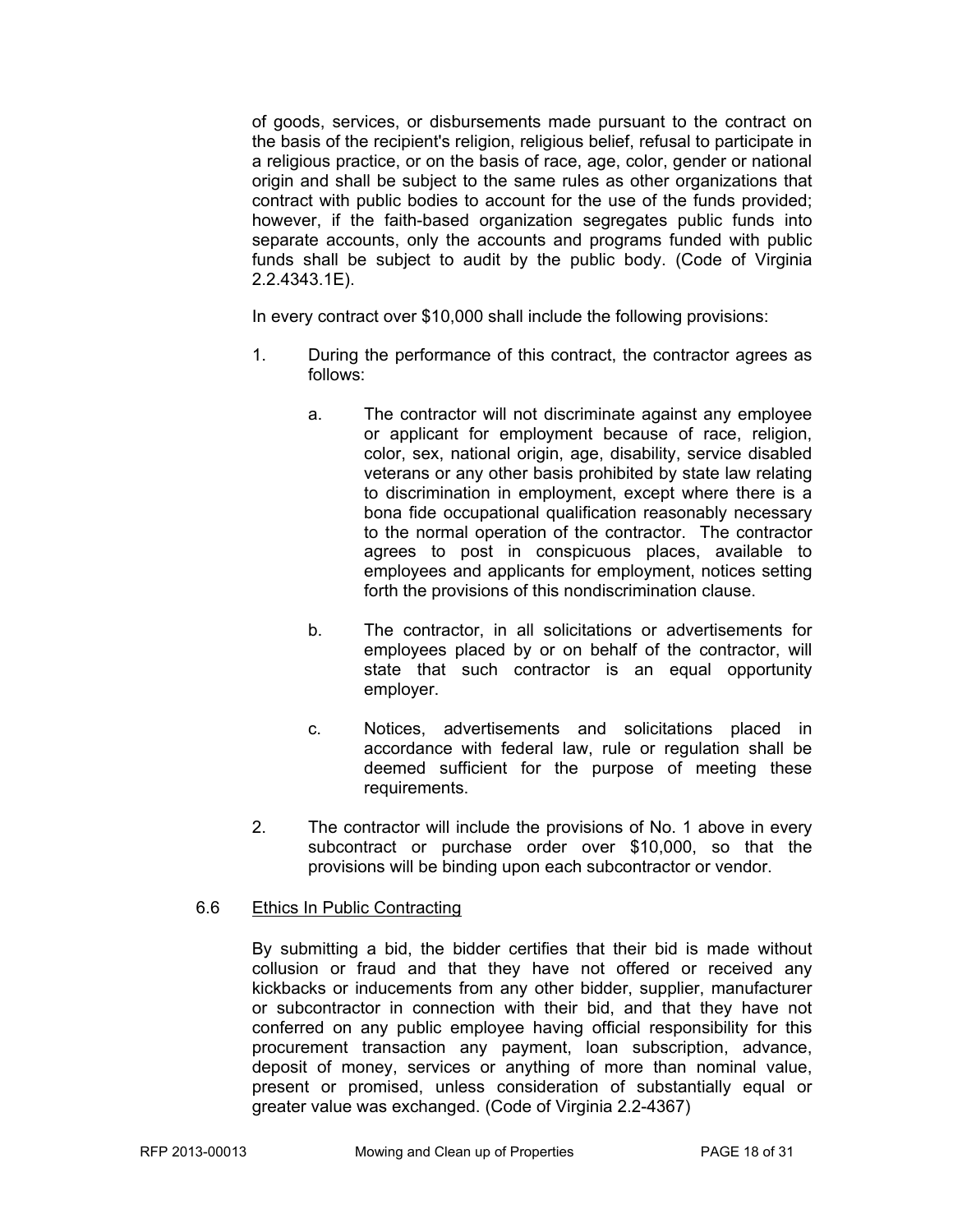#### 6.7 Compliance with Federal Immigration Law

By submitting a bid, bidders certify that they do not and will not during the performance of this contract employ illegal alien workers or otherwise violate the provisions of the federal immigration Reform and Control Act of 1986.

#### 6.8 Debarment Status

By submitting a bid, bidders certify that they are not currently debarred by the Commonwealth of Virginia from submitting bids or proposals on contracts for the type of goods and/or services covered by this solicitation, nor are they an agent of any person or entity that is currently so debarred.

#### 6.9 Antitrust

By entering into a contract, the contractor conveys, sells, assigns, and transfers to the City of Suffolk all rights, title and interest in and to all causes of action it may now have or hereafter acquire under the antitrust laws of the United States and the Commonwealth of Virginia, relating to the particular goods or services purchased or acquired by the City of Suffolk under said contract.

#### 6.10 Drug-Free Workplace

During the performance of this contract, the contractor agrees to (1) provide a drug-free workplace for the contractor's employees; (2) post in conspicuous place, available to employees and applicants for employment, a statement notifying employees that the unlawful manufacture, sale, distribution, dispensation, possession, or use of a controlled substance or marijuana is prohibited in the contractor's workplace and specifying the actions that will be taken against employees for violations of such prohibition; (3) state in all solicitation or advertisement for employees placed by or on behalf of the contractor that the contractor maintains a drug-free workplace; and (4) include the provisions of the foregoing clauses in every subcontract or purchase order of over \$10,000, so that the provisions will be binding upon each subcontractor or vendor.

For the purposes of this section, *"drug-free workplace"* means a site for the performance of work done in connection with a specific contract awarded to a contractor, the employees of whom are prohibited from engaging in the unlawful manufacture, sale, distribution, dispensation, possession or use of any controlled substance or marijuana during the performance of the contract.

#### 6.11 Exemption from Taxes

The City is exempt from State Sales Tax and Federal Excise Tax. Tax Exemption Certificate indicating the City's tax exempt status will be furnished by the City of Suffolk.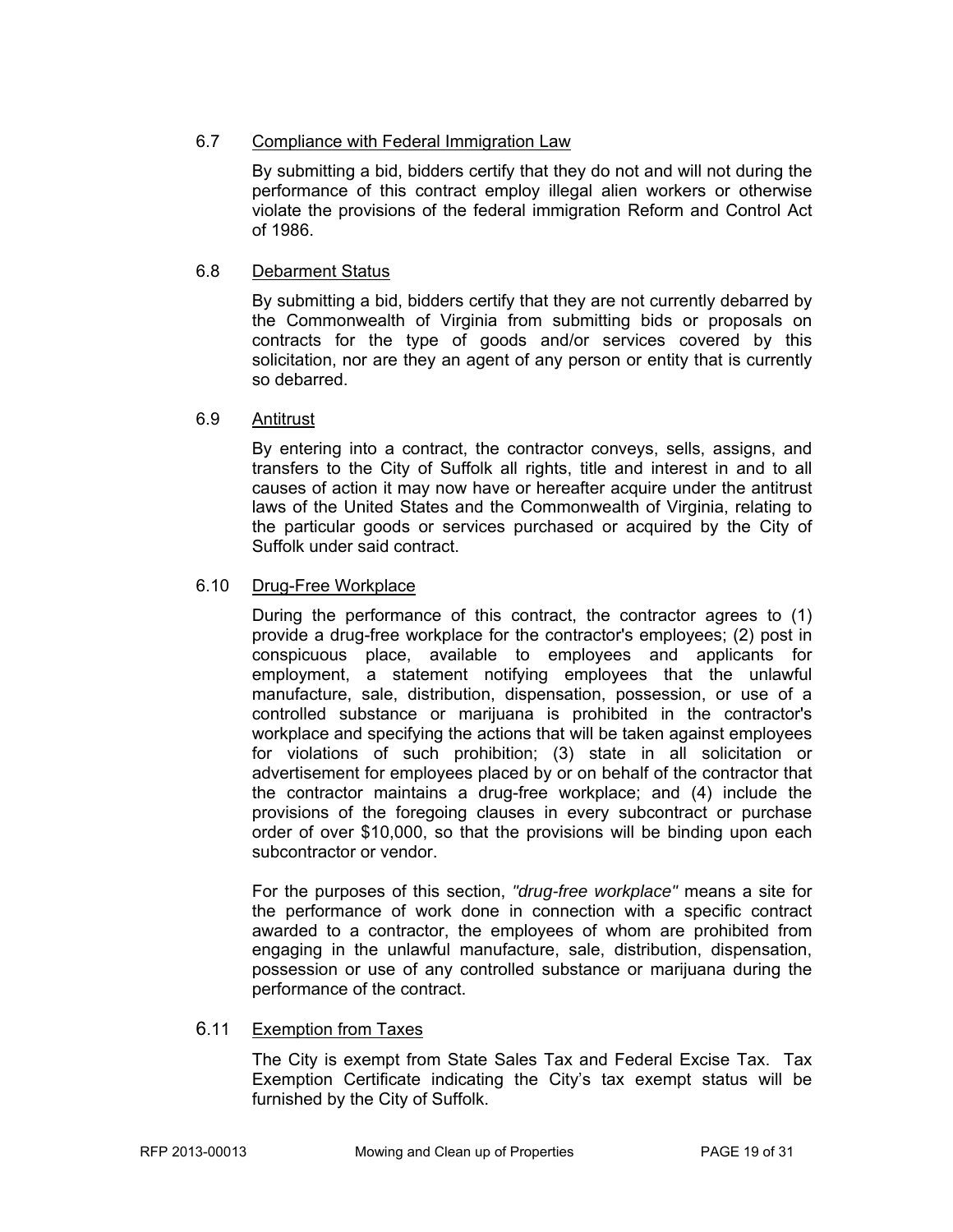#### 6.12 Faith Based Organization

City of Suffolk does not discriminate against faith-based organizations.

#### 6.13 Assignment of Contract

This contract may not be assigned in whole or in part without the written consent of the Purchasing Agent.

#### 6.14 Termination with Cause/Default/Cancellation

In the event that Contractor shall for any reason or through any cause be in default of the terms of this Contract, the City may give Contractor written notice of such default by certified mail/return receipt requested at the address set forth in Contractor's Bid Proposal or as provided in this Contract.

Unless otherwise provided, Contractor shall have ten (10) days from the date such notice is mailed in which to cure the default. Upon failure of Contractor to cure the default, the City may immediately cancel and terminate this Contract as of the mailing date of the default notice.

Upon termination, Contractor shall withdraw its personnel and equipment, cease performance of any further work under the Contract, and turn over to the City any work in process for which payment has been made.

In the event of violations of law, safety or health standards and regulations, this Contract may be immediately cancelled and terminated by the City and provisions herein with respect to opportunity to cure default shall not be applicable.

#### 6.15 Non Appropriate – Availability of Funds

It is understood and agreed between the parties hereto that the City shall be bound and obligated hereunder only to the extent that the funds shall have been appropriated and budgeted for the purpose of this Contract. In the event funds are not appropriated and budgeted in any fiscal year for payments due under this Contract, the City shall immediately notify Contractor of such occurrence and this Contract shall terminate on the last day of the fiscal year for which (an) appropriation(s) (was) were received without penalty or expense to the City of any kind whatsoever.

#### 6.16 Severability

If any part, term, or provision of this agreement, shall be found by the Court to be legally invalid or unenforceable, then such provision or portion thereof, shall be performed in accordance with applicable laws. The invalidity or unenforceability of any provision or portion of any contract document shall not affect the validity of any other provision or portion of the contract document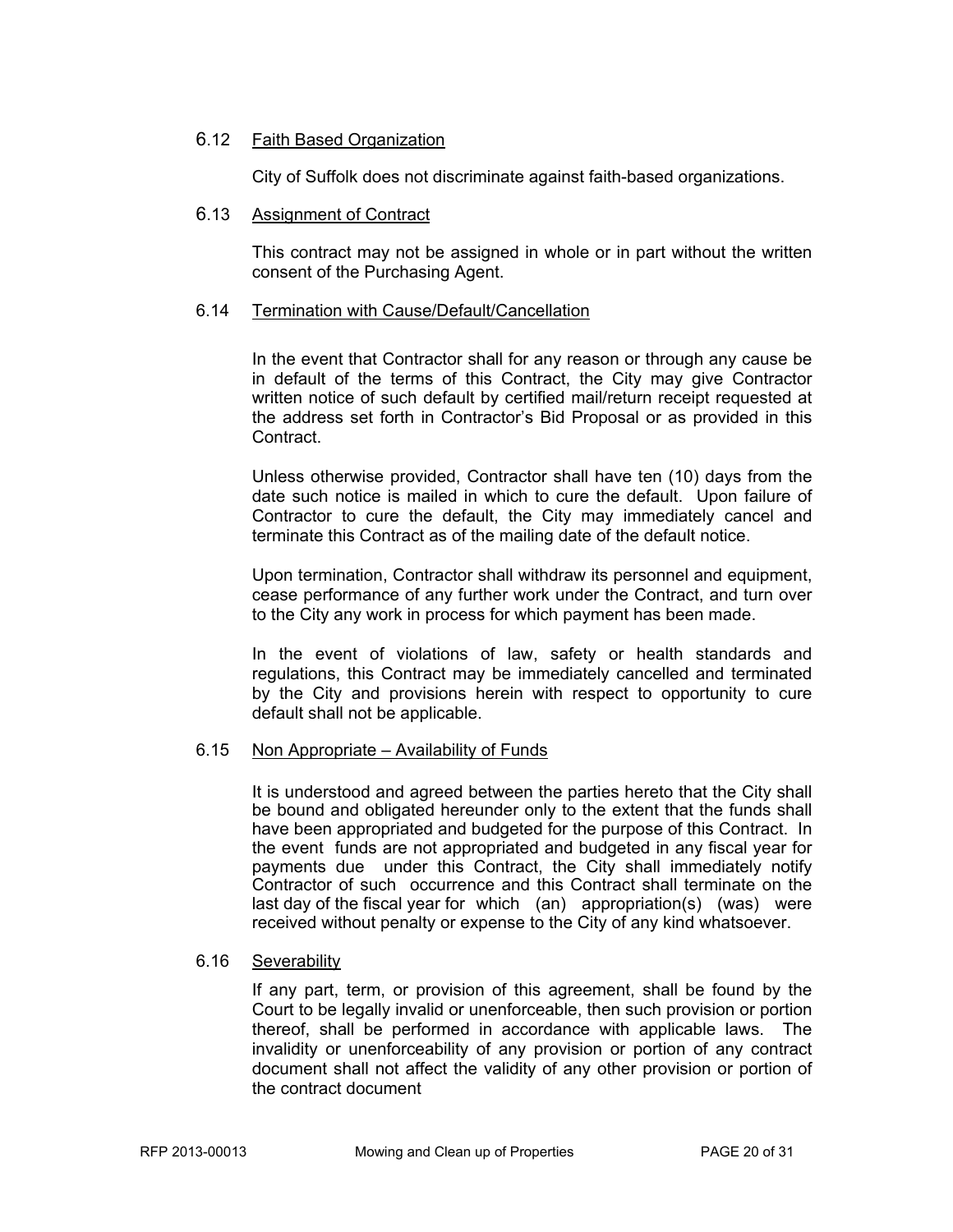#### 6.17 Applicable Laws

This contract shall be governed in all respects by the laws of the Commonwealth of Virginia. Any judicial action shall be filed in the Commonwealth of Virginia, City of Suffolk.

#### 6.18 Compliance with State Law, Foreign and Domestic Business authorized to Transact Business in the Commonwealth (VPPA §2.2 – 4311.2)

A bidder or offeror organized or authorized to transact business in the Commonwealth pursuant to Title 13.1 or Title 50 is to include in its bid or proposal the identification number issued to it by the State Corporation Commission. Any bidder or offeror that is not required to be authorized to transact business in the Commonwealth as a foreign business entity under Title 13.1 or Title 50 or as otherwise required by law shall include in its bid or proposal a statement describing why the bidder or offeror is not required to be so authorized. A public body may void any contract with a business if the business fails to remain in compliance with the provisions of this section.

#### 6.19 Changes and Additions

It shall be the responsibility of the Contractor to notify the City, in writing, of any necessary modifications or additions in the Scope of this Agreement. Compensation for changes or additions in the Scope of this Agreement will be negotiated and approved by the City, in writing.

It is understood and agreed to by both the City and the Contractor that such modifications or additions to this Agreement shall be made only by the full execution of the City's standard Agreement change order form. Furthermore, it is understood and agreed by both parties that any work done by the Contractor on such modification or addition to this Agreement prior to the City's execution of its standard Agreement change order form shall be at the total risk of the Contractor and said work may not be compensated by the City.

#### 6.20 Conflict of Interest

Contractor shall not accept or receive commissions or other payments from third parties for soliciting, negotiating, procuring, or effecting insurance on behalf of the City.

#### 6.21 Responsibility of Contractor

The Contractor shall, without additional costs or fee to the City, correct or revise any errors or deficiencies in his performance. Neither the City's review, approval or acceptance of, nor payment for any of the services required under this Agreement shall be deemed a waiver of rights by the City, and the Contractor shall remain liable to the City for all costs which are incurred by the City as a result of the Contractor's negligent performance of any of the services furnished under this Agreement.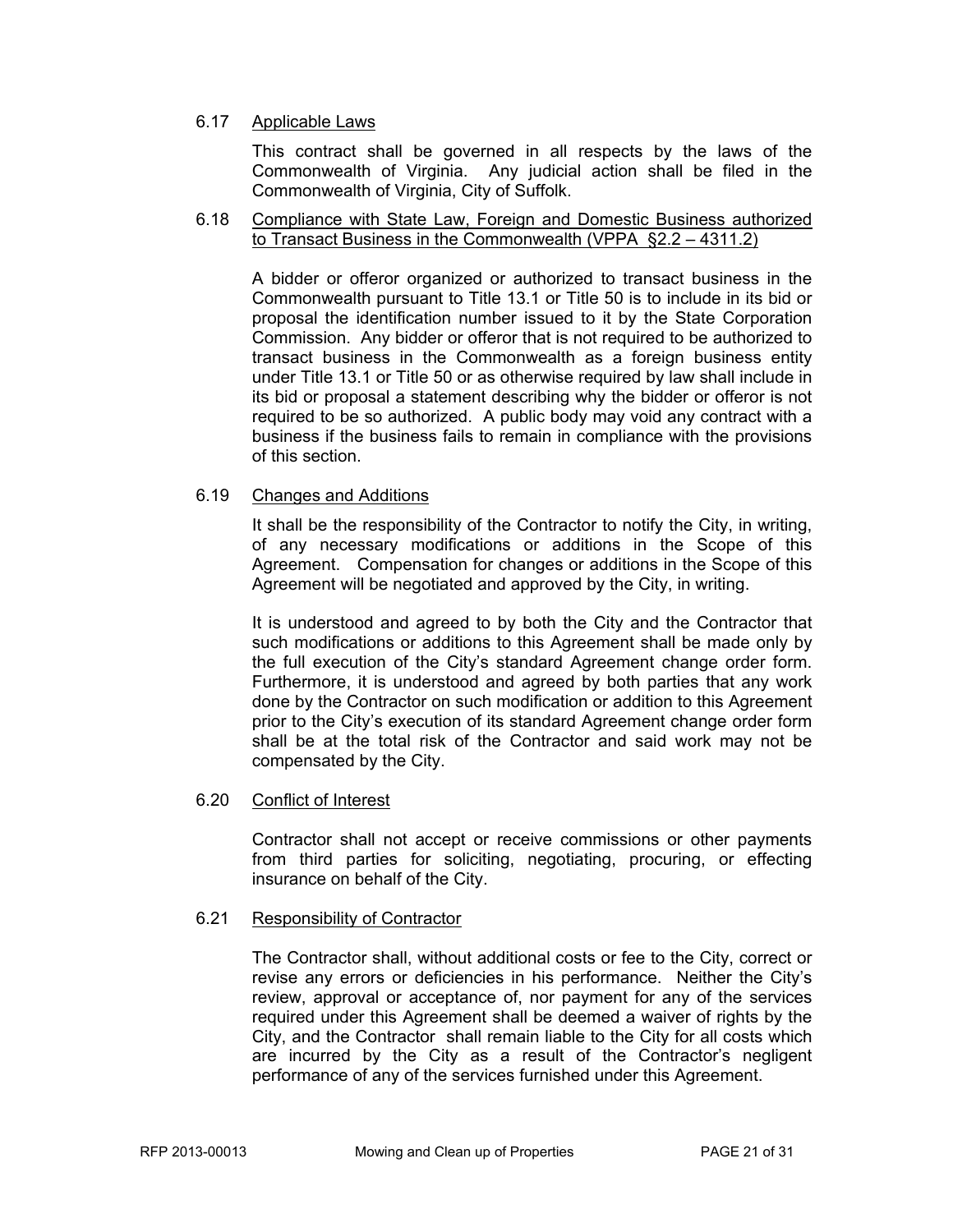#### 6.22 Controlling Law; Venue; Pending/during Litigation

This Agreement is made, entered into, and shall be performed in the City of Suffolk, Virginia, and shall be governed by the applicable laws of the Commonwealth of Virginia without regard to its conflict of law rules. In the event of litigation concerning this Agreement, the parties agree to the exclusive jurisdiction and venue of the Circuit Court of the City of Suffolk, Virginia; however, in the event that the federal court has jurisdiction over the matter, then the parties agree to the exclusive jurisdiction and venue of the U.S. District Court for the Eastern District of Virginia, Norfolk Division.

The Contractor shall not cause a delay in services because of the pending or during litigation proceedings, except with the express, written consent of the City or written instruction/order from the Court.

#### 6.23 Taxes in Arrears

No bid or proposal will be accepted from or Contract awarded to any person, firm or corporation that is in arrears, or is in default to the City upon any debt or contract, or that is a defaulter as surety or otherwise upon any obligation to the City.

#### 6.24 Payment to Subcontractors

Payments to subcontractor(s) shall be made in accordance with § 2.2- 4354 of Code of Virginia (1950), as amended. Unless otherwise specified in this CONTRACT, interest shall accrue at the rate of one percent (1%) per month.

#### 6.25 Conflict of Interest

CONTRACTOR shall not accept or receive commissions or other payments from third parties for soliciting, negotiating, procuring, or effecting insurance on behalf of the CITY.

#### 6.26 Compensation

In consideration of the services performed by CONTRACTOR, the CITY will pay CONTRACTOR as follows:

Upon acceptance of work, the CITY will render payment within forty-five (45) days of receipt of invoice. Interest shall accrue at the rate of one percent per month. Unless otherwise provided under the terms of this AGREEMENT, interest for late payment shall not exceed one percent (1%) per month.

Individual CONTRACTORs shall provide their social security numbers, and proprietorships, partnerships, and corporations shall provide their federal employer identification number on the pricing form.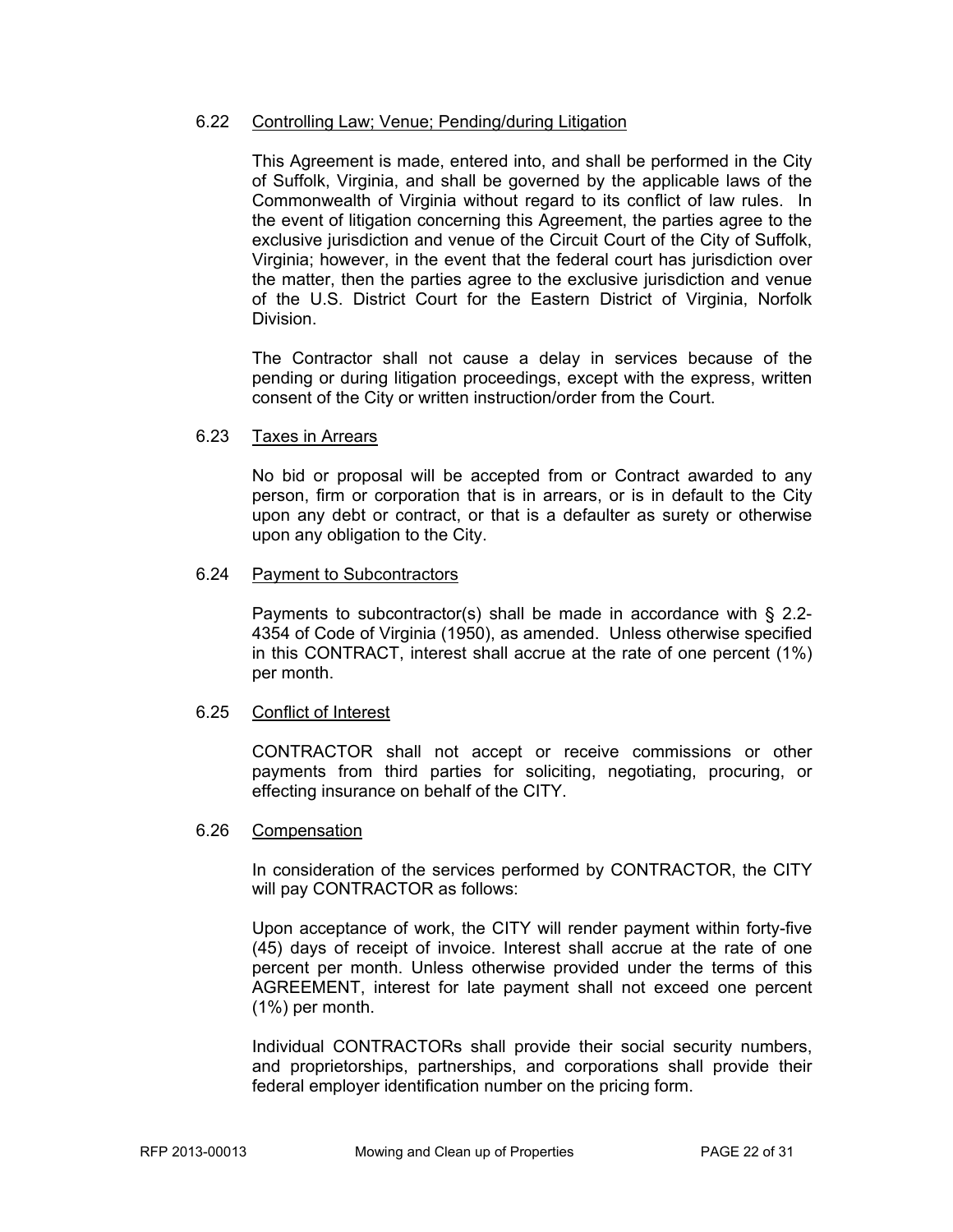# **SIGNATURE SHEET**

#### (Submit with Proposal)

My signature certifies that the proposal as submitted complies with all Terms and Conditions as set forth.

My signature also certifies that the accompanying proposal is not the result of, or affected by, any unlawful act of collusion with another person or company engaged in the same line of business or commerce, or any act of fraud punishable under Title 18.2, Chapter 12, Article 1.1 of the Code of Virginia, 1950, as amended. Furthermore, I understand that fraud and unlawful collusion are crimes under the Virginia Governmental Frauds Act, the Virginia Government Bid Rigging Act, and Virginia Antitrust Act, and Federal Law, and can result in fines, prison sentences, and civil damage awards.

My signature also certifies that this firm has no business or personal relationships with any other companies or persons that could be considered as a conflict of interest or potential conflict of interest to the City of Suffolk and that there are no principals, officers, agents, employees, or representatives of this firm that have any business or personal relationships with any other companies or persons that could be considered as a conflict of interest or a potential conflict of interest to the City of Suffolk, pertaining to any and all work or services to be performed as a result of this request and any resulting contract with the City of Suffolk.

I hereby certify that I am authorized to sign as a Representative for the Firm:

| Title:___________________________ |  |  |
|-----------------------------------|--|--|
|                                   |  |  |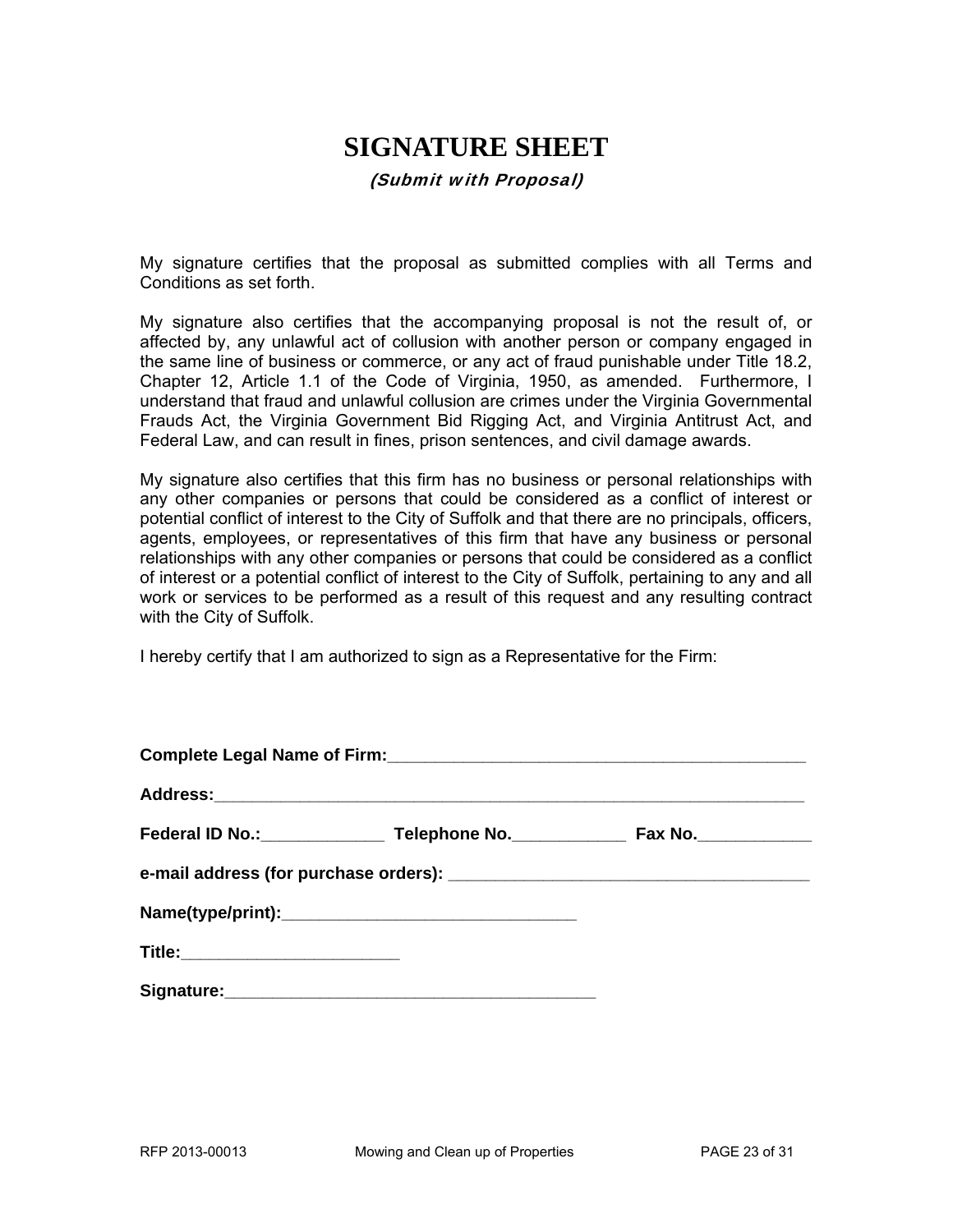### **PROPRIETARY/CONFIDENTIAL INFORMATION IDENTIFICATION RFP #2013-00013**

Name of Firm/Offeror: example of  $\frac{1}{2}$  and  $\frac{1}{2}$  and  $\frac{1}{2}$  and  $\frac{1}{2}$  and  $\frac{1}{2}$  and  $\frac{1}{2}$  and  $\frac{1}{2}$  and  $\frac{1}{2}$  and  $\frac{1}{2}$  and  $\frac{1}{2}$  and  $\frac{1}{2}$  and  $\frac{1}{2}$  and  $\frac{1}{2}$  and  $\frac{1}{2$ 

Trade secrets or proprietary information submitted by an offeror shall not be subject to public disclosure under the Virginia Freedom of Information Act; however, the offeror must invoke the protections of §2.2-4342F of the Code of Virginia, in writing, either before or at the time the data or other material is submitted. The written notice must specifically identify the data or materials to be protected, including the section of the proposal in which it is contained, as well as the page number(s), and state the reasons why protection is necessary. The proprietary or trade secret material submitted must be identified by some distinct method such as highlighting or underlining and must indicate only the specific words, figures, or paragraphs that constitute a trade secret or proprietary information. In addition, a summary of proprietary information provided shall be submitted on this form. The designation of an entire proposal document, line item prices, and/or total proposal prices as proprietary or trade secrets is not acceptable. If, after being given reasonable time, the offeror refuses to withdraw such a classification designation, the proposal will be rejected.

| SECTION/TITLE | PAGE<br>NUMBER(S) | REASON(S) FOR WITHHOLDING FROM<br><b>DISCLOSURE</b> |
|---------------|-------------------|-----------------------------------------------------|
|               |                   |                                                     |
|               |                   |                                                     |
|               |                   |                                                     |
|               |                   |                                                     |
|               |                   |                                                     |
|               |                   |                                                     |
|               |                   |                                                     |
|               |                   |                                                     |
|               |                   |                                                     |
|               |                   |                                                     |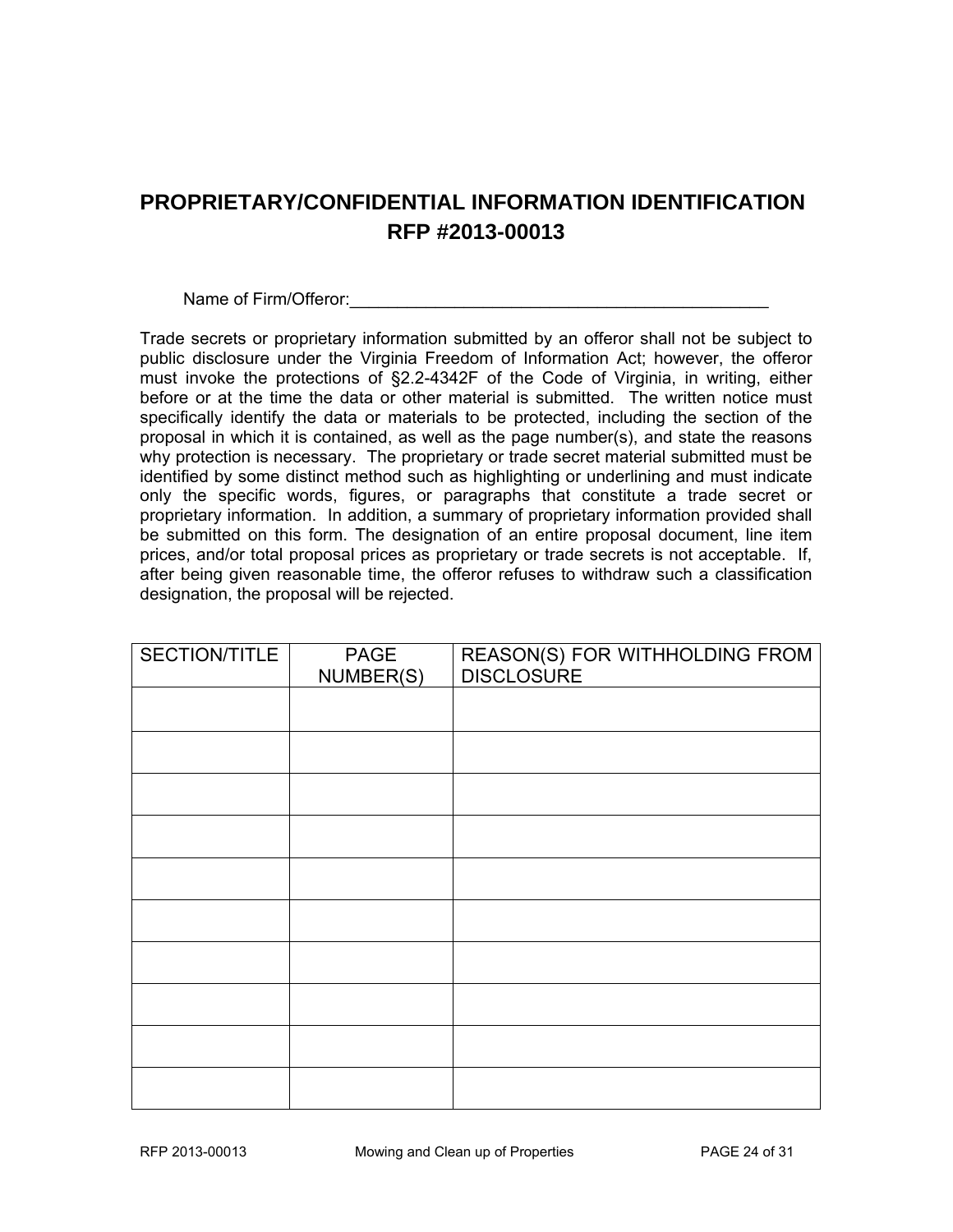# **EXCEPTIONS TO RFP** (RFP #2013-00013)

Unless stated in this portion of the proposal, all offerors will be considered to have accepted all the terms of the Request for Proposal (RFP), including all musts, shalls, and shoulds, and any amendments as issued, without exception.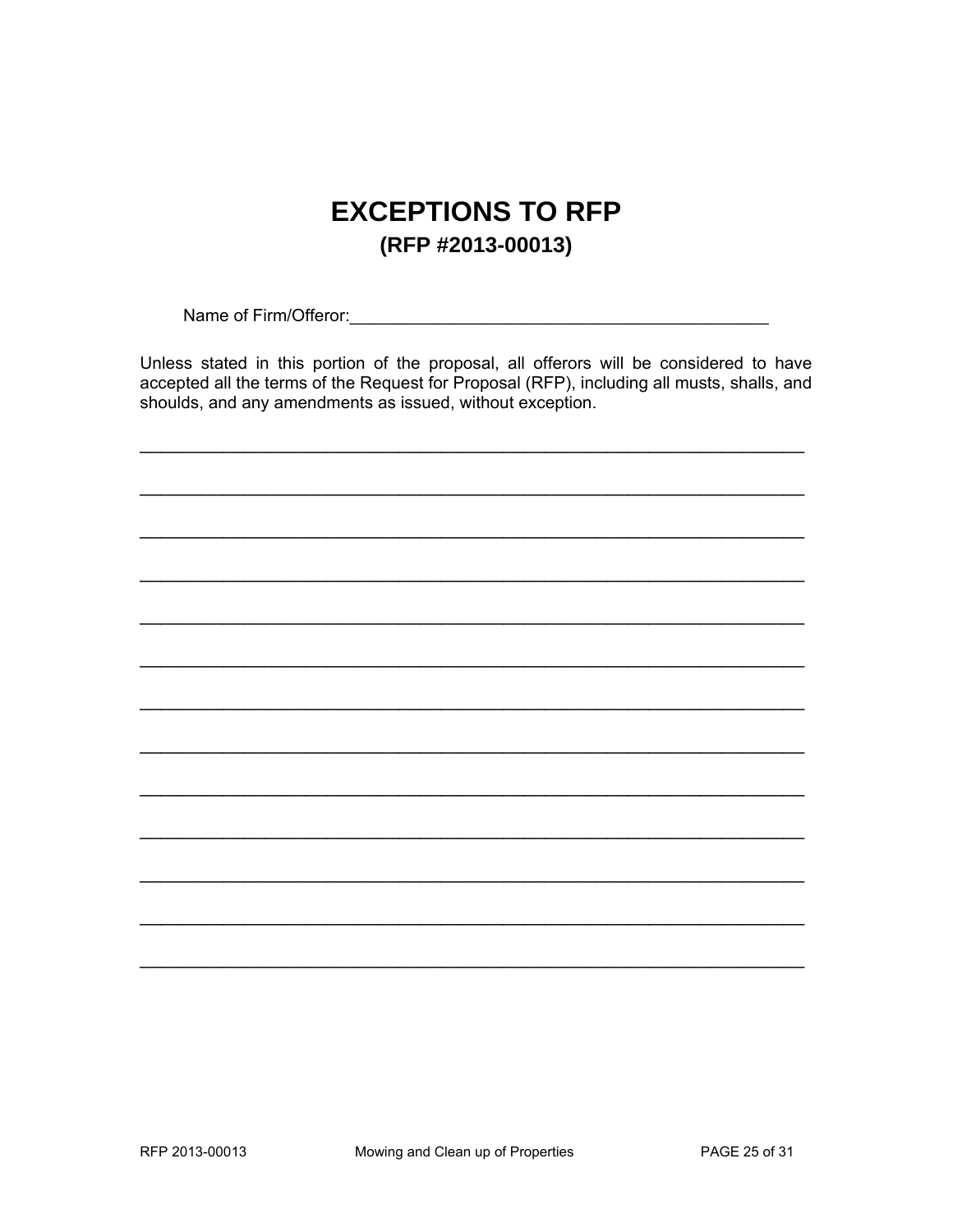# **ADDITIONAL CONTRACTOR DATA** (RFP #2013-00013)

List years in business supplying like services as outlined in these specifications: List of working equipment, specified materials and qualified personnel.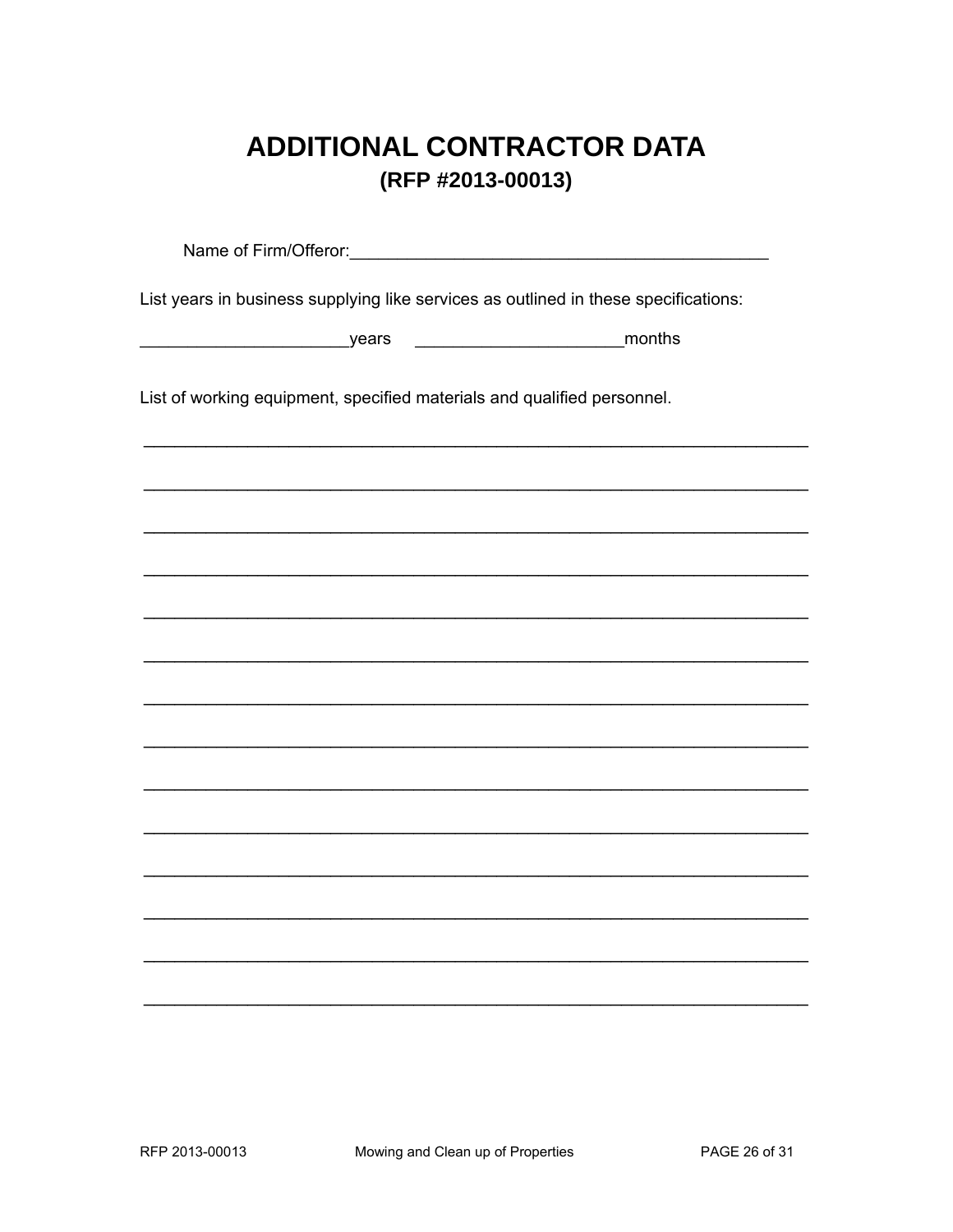### **SAMPLE FEE PROPOSAL FOR EACH BOROUGH**  *BOROUGH:*

| <u>ITEM #</u>  | <b>DESCRIPTION</b><br><b>Mowing</b>               | <u>CO</u> ST<br><b>PER</b><br><b>SQUARE FOOT</b> |
|----------------|---------------------------------------------------|--------------------------------------------------|
| 1              | <b>ROUCH CUT</b>                                  |                                                  |
| $\overline{2}$ | <b>FINISHED CUT</b>                               |                                                  |
|                | <b>Removing from Site</b>                         | <b>PER TIRE</b>                                  |
| 1              | Passenger size tires up to (and<br>including) 16" |                                                  |
| $\overline{2}$ | Tires with rims up to (and including)<br>16"      |                                                  |
|                | <b>Boarding up:</b>                               | <b>EACH</b>                                      |
| 1              | Single Window (1 <sup>st</sup> Story)             |                                                  |
| $\overline{2}$ | Single Window (2 <sup>nd</sup> Story)             |                                                  |
| 3              | <b>Double Window</b>                              |                                                  |
| $\overline{4}$ | <b>Door</b>                                       |                                                  |
| 5              | <b>Other</b>                                      |                                                  |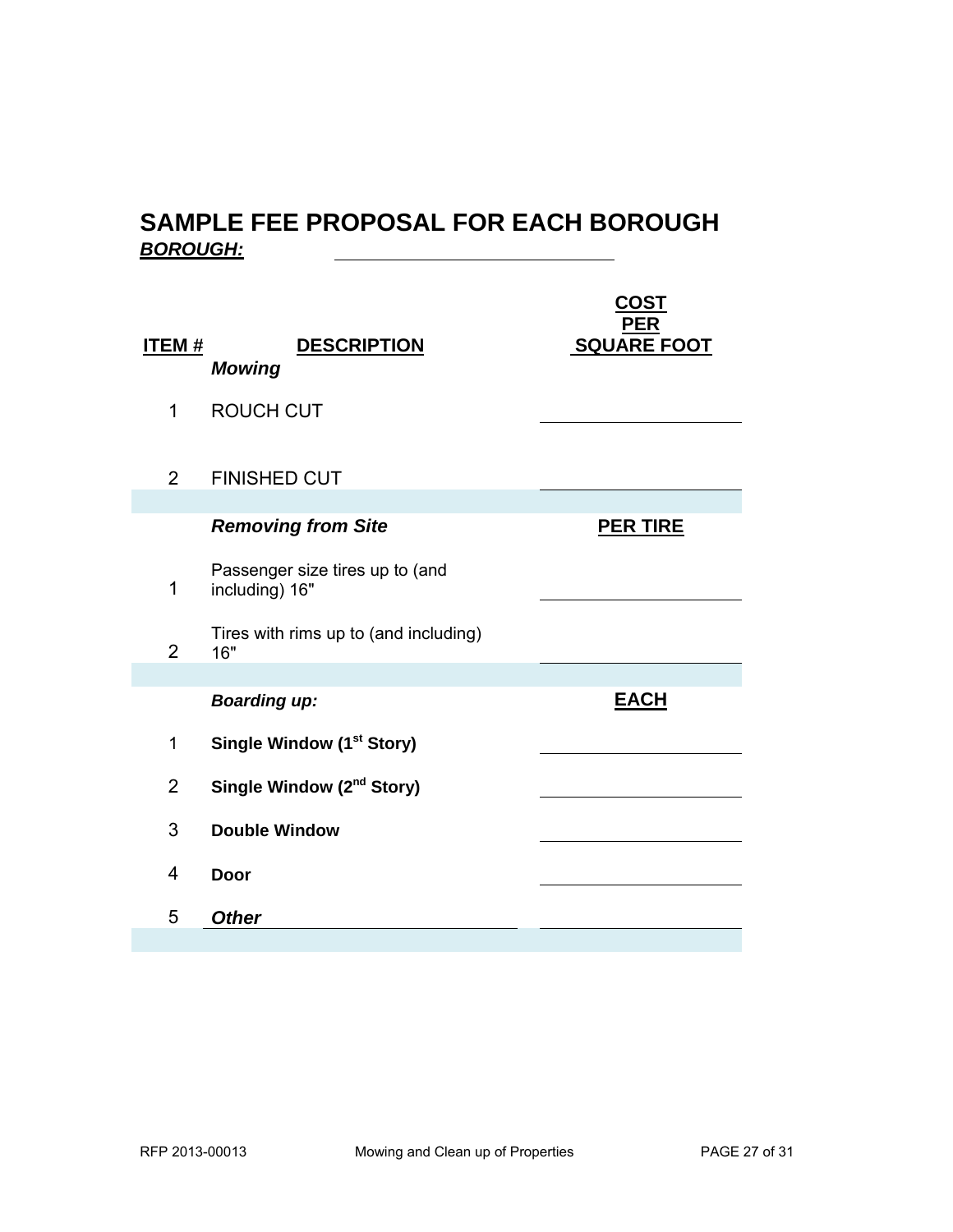### **References** (RFP #2013-00013)

| Reference 1                               |                                                                                           |                                                             |
|-------------------------------------------|-------------------------------------------------------------------------------------------|-------------------------------------------------------------|
| Name of Business, City, County or Agency: |                                                                                           | the control of the control of the control of the control of |
| <b>Street Address</b>                     |                                                                                           |                                                             |
| City & State                              |                                                                                           |                                                             |
| <b>Contract Dates</b>                     |                                                                                           |                                                             |
| Contact<br><b>Title</b>                   |                                                                                           |                                                             |
| Telephone                                 |                                                                                           |                                                             |
| <b>Email Address</b>                      |                                                                                           |                                                             |
| Description of Work Performed:            |                                                                                           |                                                             |
|                                           |                                                                                           |                                                             |
|                                           |                                                                                           |                                                             |
|                                           |                                                                                           |                                                             |
|                                           |                                                                                           |                                                             |
| <b>Contract Amount \$</b>                 |                                                                                           |                                                             |
| Reference 2                               |                                                                                           |                                                             |
| Name of Business, City, County or Agency: |                                                                                           |                                                             |
| <b>Street Address</b>                     | the control of the control of the control of the control of the control of the control of |                                                             |
| City & State                              |                                                                                           |                                                             |
| <b>Contract Dates</b>                     |                                                                                           |                                                             |
| Contact<br><b>Title</b>                   |                                                                                           |                                                             |
| Telephone                                 |                                                                                           |                                                             |
| <b>Email Address</b>                      |                                                                                           |                                                             |
| RFP 2013-00013                            | Mowing and Clean up of Properties                                                         | PAGE 28 of 31                                               |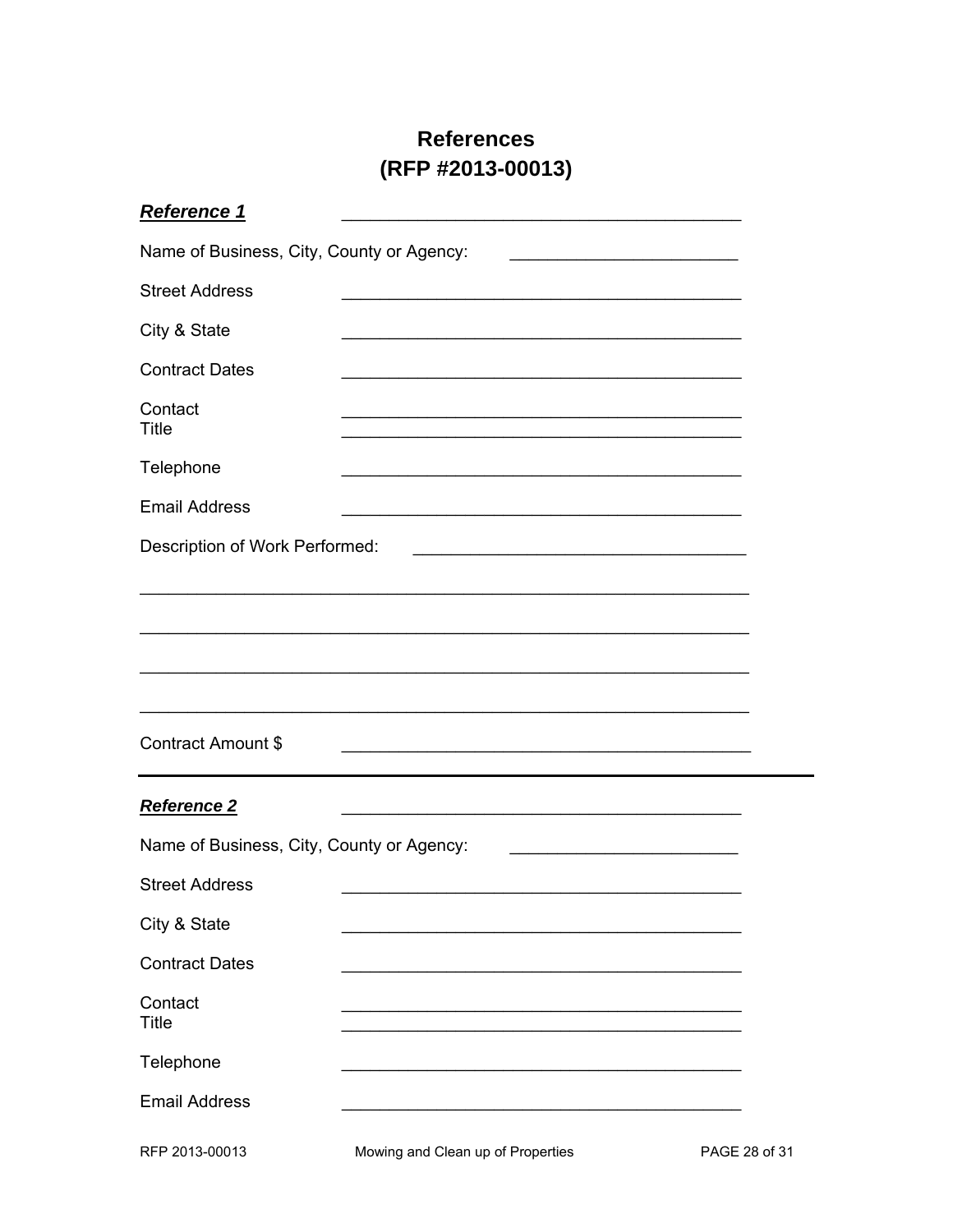| Description of Work Performed:            |                                                      |  |  |
|-------------------------------------------|------------------------------------------------------|--|--|
|                                           |                                                      |  |  |
|                                           |                                                      |  |  |
|                                           |                                                      |  |  |
|                                           |                                                      |  |  |
| <b>Contract Amount \$</b>                 |                                                      |  |  |
| Reference 3                               |                                                      |  |  |
| Name of Business, City, County or Agency: |                                                      |  |  |
| <b>Street Address</b>                     | <u> 2002 - Johann John Stone, mars et al. (2003)</u> |  |  |
|                                           |                                                      |  |  |
| City & State                              |                                                      |  |  |
| <b>Contract Dates</b>                     |                                                      |  |  |
| Contact<br><b>Title</b>                   |                                                      |  |  |
| Telephone                                 |                                                      |  |  |
| <b>Email Address</b>                      |                                                      |  |  |
| Description of Work Performed:            |                                                      |  |  |
|                                           |                                                      |  |  |
|                                           |                                                      |  |  |
|                                           |                                                      |  |  |
|                                           |                                                      |  |  |
|                                           |                                                      |  |  |
| Contract Amount \$                        |                                                      |  |  |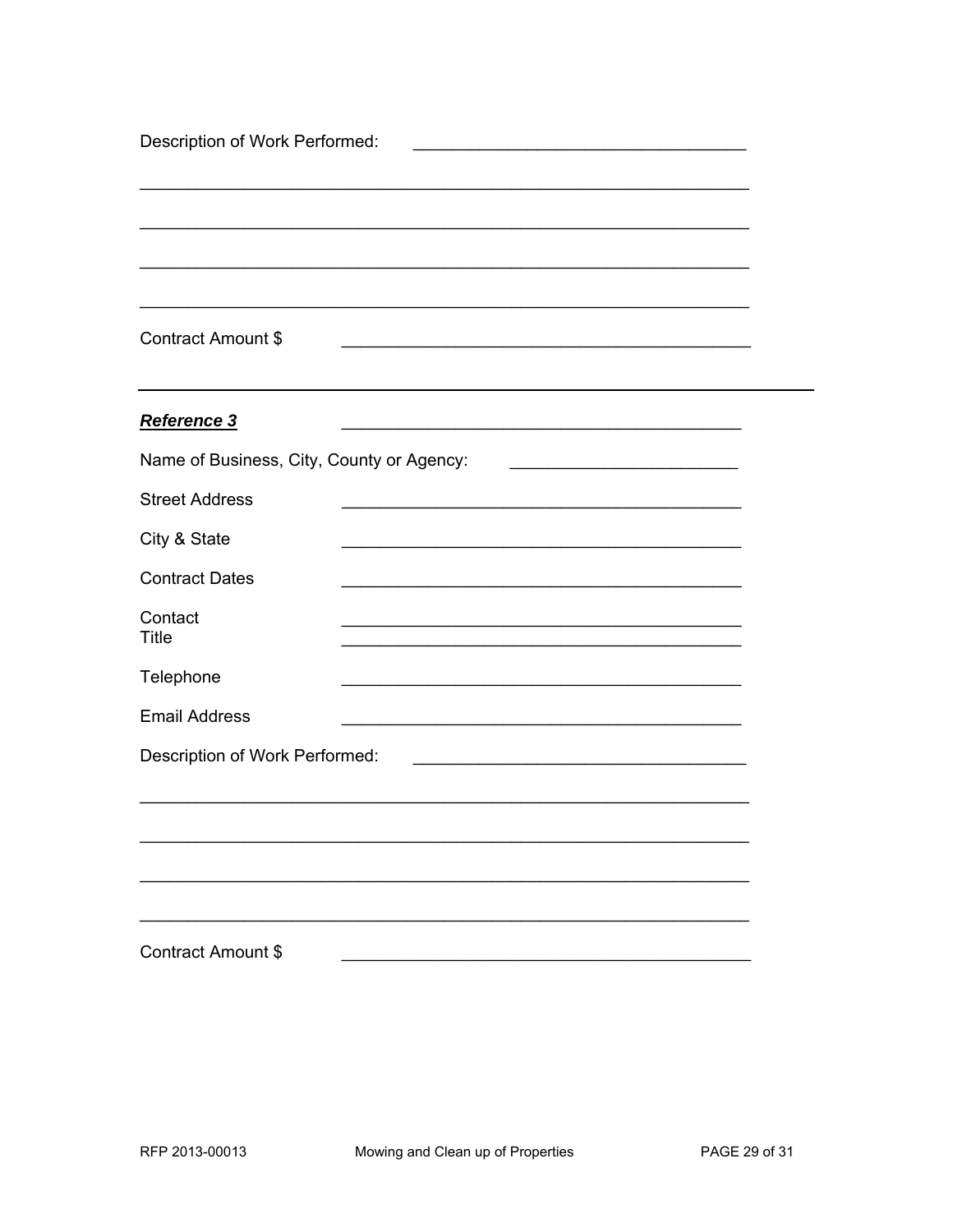#### **ANTICOLLUSION/NONDISCRIMINATION/DRUG FREE WORKPLACE CLAUSES**

#### **ANTICOLLUSION CLAUSE:**

IN THE PREPARATION AND SUBMISSION OF THIS BID, SAID BIDDER DID NOT EITHER DIRECTLY OR INDIRECTLY ENTER INTO ANY COMBINATION OR ARRANGEMENT WITH ANY PERSON, FIRM OR CORPORATION, OR ENTER INTO ANY AGREEMENT, PARTICIPATE IN ANY COLLUSION, OR OTHERWISE TAKE ANY ACTION IN THE RESTRAINT OF FREE, COMPETITIVE BIDDING IN VIOLATION OF THE SHERMAN ACT (15 U.S.C. SECTION 1), SECTIONS 59.1-9.1 THROUGH 59.1-9.17 OR SECTIONS 59.1-68.6 THROUGH 59.1-68.8 OF THE CODE OF VIRGINIA.

THE UNDERSIGNED BIDDER HEREBY CERTIFIES THAT THIS AGREEMENT, OR ANY CLAIMS RESULTING THEREFROM, IS NOT THE RESULT OF, OR AFFECTED BY, ANY ACT OF COLLUSION WITH, OR ANY ACT OF, ANOTHER PERSON OR PERSONS, FIRM OR CORPORATION ENGAGED IN THE SAME LINE OF BUSINESS OR COMMERCE; AND, THAT NO PERSON ACTING FOR, OR EMPLOYED BY, THE CITY OF SUFFOLK HAS AN INTEREST IN, OR IS CONCERNED WITH, THIS BID; AND, THAT NO PERSON OR PERSONS, FIRM OR CORPORATION OTHER THAN THE UNDERSIGNED, HAVE, OR ARE, INTERESTED IN THIS BID.

#### **DRUG-FREE WORKPLACE:**

DURING THE PERFORMANCE OF THIS CONTRACT, THE CONTRACTOR AGREES TO (I) PROVIDE A DRUG-FREE WORKPLACE FOR THE CONTRACTOR'S EMPLOYEES; (II) POST IN CONSPICUOUS PLACES, AVAILABLE TO EMPLOYEES AND APPLICANTS FOR EMPLOYMENT, A STATEMENT NOTIFYING EMPLOYEES THAT THE UNLAWFUL MANUFACTURE, SALE, DISTRIBUTION, DISPENSATION, POSSESSION, OR USE OF A CONTROLLED SUBSTANCE OR MARIJUANA IS PROHIBITED IN THE CONTRACTOR'S WORKPLACE AND SPECIFYING THE ACTIONS THAT WILL BE TAKEN AGAINST EMPLOYEES FOR VIOLATIONS OF SUCH PROHIBITION; (III) STATE IN ALL SOLICITATIONS OR ADVERTISEMENTS FOR EMPLOYEES PLACED BY OR ON BEHALF OF THE CONTRACTOR THAT THE CONTRACTOR MAINTAINS A DRUG-FREE WORKPLACE; AND (IV) INCLUDE THE PROVISIONS OF THE FOREGOING SECTIONS I, II, AND III IN EVERY SUBCONTRACT OR PURCHASE ORDER OF OVER \$10,000, SO THAT THE PROVISIONS WILL BE BINDING UPON EACH SUBCONTRACTOR OR VENDOR.

FOR THE PURPOSE OF THIS SECTION, "DRUG-FREE WORKPLACE" MEANS A SITE FOR THE PERFORMANCE OR WORK DONE IN CONNECTION WITH A SPECIFIC CONTRACT AWARDED TO A CONTRACTOR IN ACCORDANCE WITH THIS CHAPTER, THE EMPLOYEES OF WHOM ARE PROHIBITED FROM ENGAGING IN THE UNLAWFUL MANUFACTURE, SALE, DISTRIBUTION, DISPENSATION, POSSESSION OR USE OF ANY CONTROLLED SUBSTANCE OR MARIJUANA DURING THE PERFORMANCE OF THE CONTRACT.

#### **NONDISCRIMINATION CLAUSE:**

- 1. EMPLOYMENT DISCRIMINATION BY BIDDER SHALL BE PROHIBITED.<br>2 DURING THE PERFORMANCE OF THIS CONTRACT THE SUCCESSEL
	- 2. DURING THE PERFORMANCE OF THIS CONTRACT, THE SUCCESSFUL BIDDER SHALL AGREE AS FOLLOWS:
		- A. THE BIDDER, WILL NOT DISCRIMINATE AGAINST ANY EMPLOYEE OR APPLICANT FOR EMPLOYMENT BECAUSE OF RACE, RELIGION, COLOR, SEX, NATIONAL ORIGIN, AGE, DISABILITY, OR ANY OTHER BASIS PROHIBITED BY STATE LAW RELATING TO DISCRIMINATION IN EMPLOYMENT, EXCEPT WHERE THERE IS A BONA FIDE OCCUPATIONAL QUALIFICATION/CONSIDERATION REASONABLY NECESSARY TO THE NORMAL OPERATION OF THE BIDDER. THE BIDDER AGREES TO POST IN CONSPICUOUS PLACES, AVAILABLE TO EMPLOYEES AND APPLICANTS FOR EMPLOYMENT, NOTICES SETTING FORTH THE PROVISIONS OF THIS NONDISCRIMINATION CLAUSE.

B. THE BIDDER, IN ALL SOLICITATIONS OR ADVERTISEMENTS FOR EMPLOYEES PLACED ON BEHALF OF

THE BIDDER, WILL STATE THAT SUCH BIDDER IS AN EQUAL OPPORTUNITY EMPLOYER.

- **C.** NOTICES, ADVERTISEMENTS, AND SOLICITATIONS PLACED IN ACCORDANCE WITH FEDERAL LAW, RULE OR REGULATION SHALL BE DEEMED SUFFICIENT FOR THE PURPOSE OF MEETING THE REQUIREMENTS OF THIS **SECTION**
- D. BIDDER WILL INCLUDE THE PROVISIONS OF THE FOREGOING SECTIONS A, B, AND C IN EVERY SUBCONTRACT OR PURCHASE ORDER OF OVER \$10,000, SO THAT THE PROVISIONS WILL BE BINDING UPON EACH SUBCONTRACTOR OR VENDOR.

| Name and Address of Bidder:                                                                                                         | Date:                                                                                             |
|-------------------------------------------------------------------------------------------------------------------------------------|---------------------------------------------------------------------------------------------------|
|                                                                                                                                     | By:                                                                                               |
|                                                                                                                                     | Signature In Ink                                                                                  |
|                                                                                                                                     |                                                                                                   |
|                                                                                                                                     | <b>Printed Name</b>                                                                               |
| Telephone Number:                                                                                                                   |                                                                                                   |
| Fax Phone Number: (                                                                                                                 | Title                                                                                             |
| FIN/SSN#:                                                                                                                           |                                                                                                   |
| Is your firm a "minority" business?<br>Yes No<br>African American<br>Hispanic American<br>American Indian<br>Other; Please Explain: | If yes, please indicate the "minority" classification below:<br>Eskimo<br>Asian American<br>Aleut |
| Is your firm Woman Owned?<br>Yes<br>No                                                                                              | Is your firm a Small Business?<br>No<br>Yes                                                       |